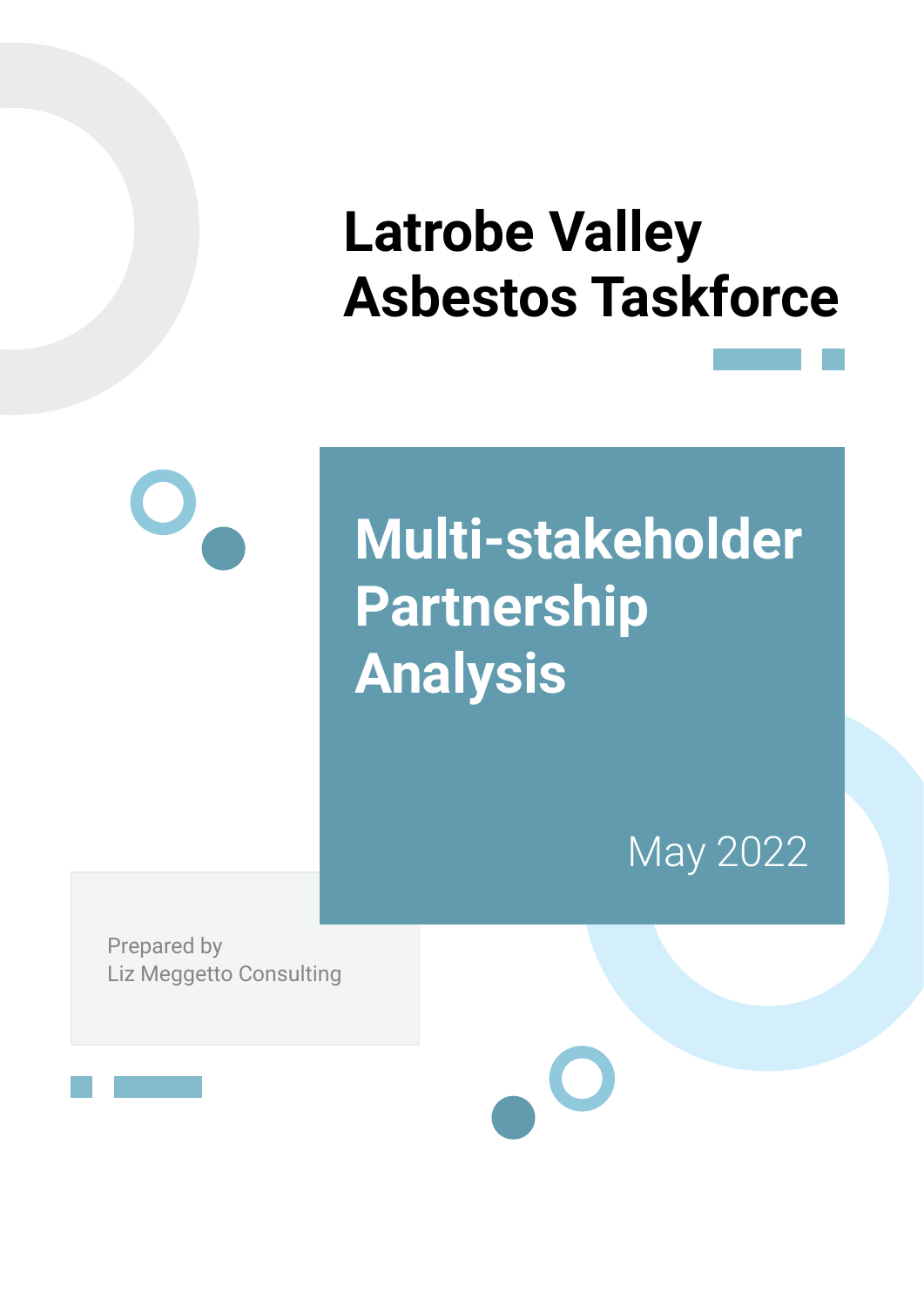#### Acknowledgments

We acknowledge the Traditional Owners of the land, the Gunaikurnai people, and their continuing connection to land, waters and community. We pay our respects to them and their cultures, and to Elders both past and present.

#### **MULTI-STAKEHOLDER PARTNERSHIP ANALYSIS**

|                    | <b>Prepared for</b> : Latrobe Valley Asbestos Taskforce      |
|--------------------|--------------------------------------------------------------|
| Published          | : May 2022                                                   |
| <b>Prepared by</b> | : Liz Meggetto Consulting<br>lizmeggettoconsulting@gmail.com |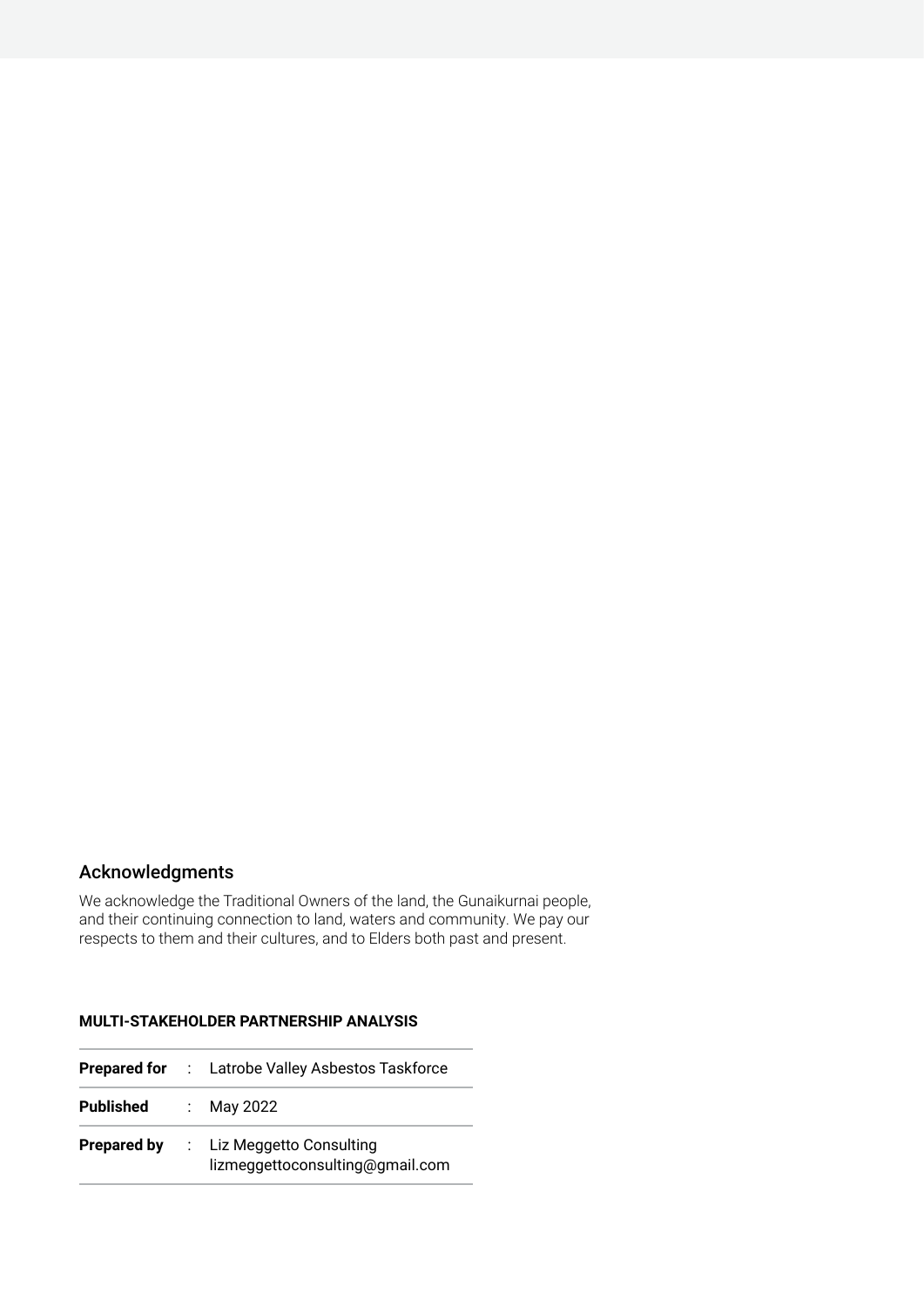# **Contents**

| <b>Executive Summary</b>                                                                                                                                                                                                       | 4              |
|--------------------------------------------------------------------------------------------------------------------------------------------------------------------------------------------------------------------------------|----------------|
| <b>About the Taskforce</b>                                                                                                                                                                                                     | 7              |
| Taskforce Background                                                                                                                                                                                                           | $\overline{7}$ |
| Taskforce purpose and functions Taskforce purpose and functions and the continuum contract of the contract of the contract of the contract of the contract of the contract of the contract of the contract of the contract of  |                |
| Taskforce members and the contract of the contract of the contract of the contract of the contract of the contract of the contract of the contract of the contract of the contract of the contract of the contract of the cont | $\overline{7}$ |
| Taskforce Chair                                                                                                                                                                                                                | 7              |
| Taskforce program delivery 8                                                                                                                                                                                                   |                |
| Functioning of the Taskforce                                                                                                                                                                                                   | 8              |
| About the partnership analysis                                                                                                                                                                                                 | 9              |
| <b>Background</b>                                                                                                                                                                                                              | 9              |
| Aims                                                                                                                                                                                                                           | 9              |
| <b>Timeline</b>                                                                                                                                                                                                                | 9              |
| Partnership analysis method                                                                                                                                                                                                    | 10             |
| 1. Scoping the operating model                                                                                                                                                                                                 | 10             |
| 2. Survey development, implementation and analysis                                                                                                                                                                             | 10             |
| 3. Facilitated focus groups                                                                                                                                                                                                    | 11             |
| Taskforce operating model and structure                                                                                                                                                                                        | 12             |
| <b>Survey results</b>                                                                                                                                                                                                          | 15             |
| Achievement of the strategic objectives                                                                                                                                                                                        | 16             |
| Members' self-rated experience of the Taskforce                                                                                                                                                                                | 18             |
|                                                                                                                                                                                                                                | 20             |
| Level of integration of the Taskforce                                                                                                                                                                                          | 22             |
| <b>Future of the Taskforce</b>                                                                                                                                                                                                 | 23             |
| Focus group results                                                                                                                                                                                                            | 24             |
| Achievement of the strategic objectives                                                                                                                                                                                        | 25             |
| The Strengths of the Taskforce                                                                                                                                                                                                 | 26             |
| Opportunities for improvement                                                                                                                                                                                                  | 30             |
| <b>Future of the Taskforce</b>                                                                                                                                                                                                 | 36             |
| <b>Recommendations for the future</b>                                                                                                                                                                                          | 37             |
| Building a strong Taskforce: How to create a successful partnership approach                                                                                                                                                   | 38             |
| <b>Conclusion</b>                                                                                                                                                                                                              | 39             |
| <b>References</b>                                                                                                                                                                                                              | 40             |
| <b>Appendix</b>                                                                                                                                                                                                                | 41             |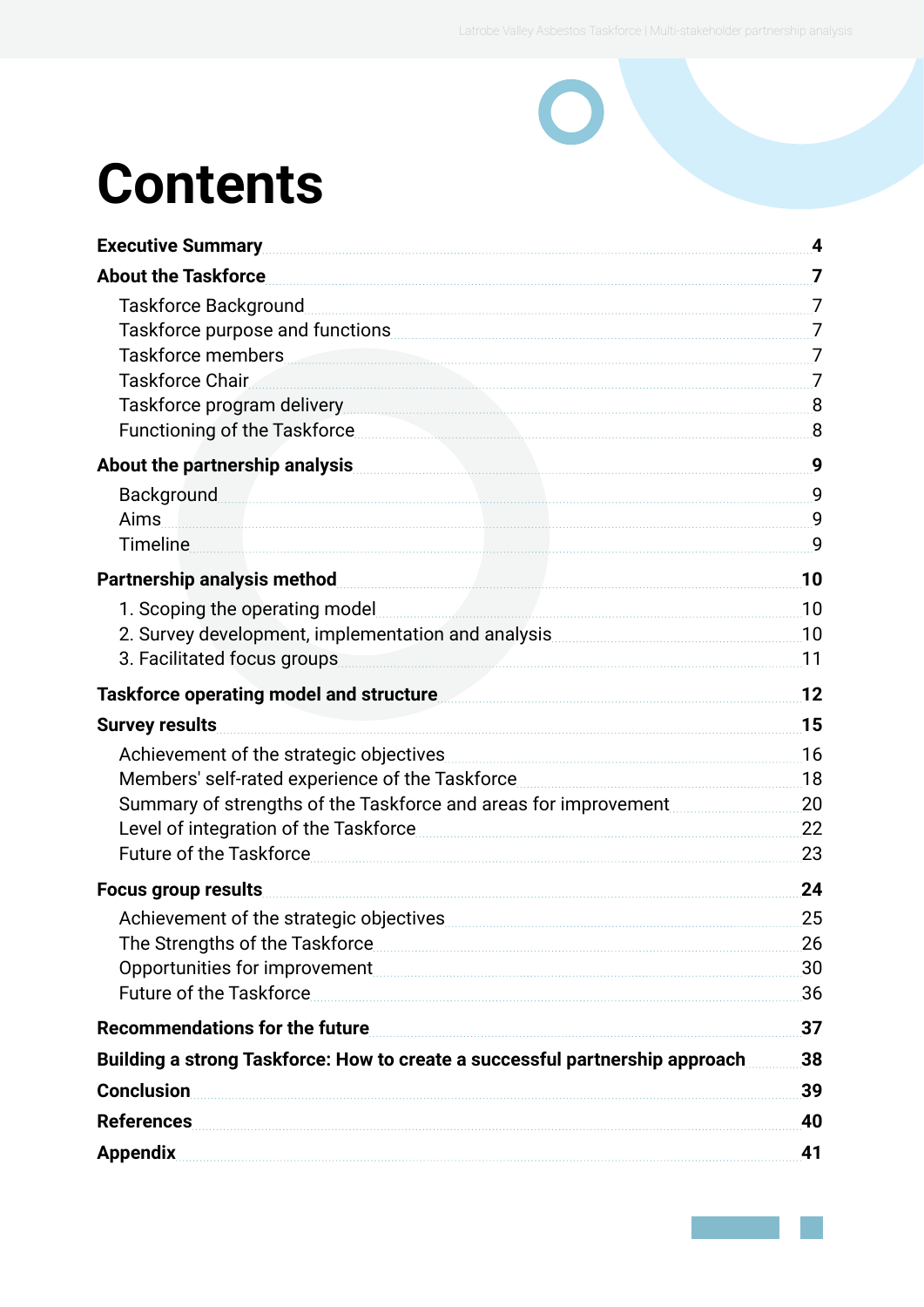### <span id="page-3-0"></span>**Executive Summary**

**BACKGROUND** The Latrobe Valley Asbestos Taskforce (the Taskforce) was formally commissioned in February 2019. The Taskforce is a regional asbestos forum, established to undertake a review into how asbestos is managed in the Latrobe Valley, including the safe identification, handling and disposal of asbestos across industrial, commercial and residential sites and locations.

#### **AIM OF THIS REPORT**

The Latrobe Valley Asbestos Taskforce Multi-stakeholder Partnership Analysis was undertaken to understand how the members of the Taskforce work in partnership. The aim is to understand the operating model of the Taskforce and whether the Taskforce has met/is meeting the objectives in the Strategic Plan. The analysis also aims to identify the strengths of the Taskforce and opportunities for improvement to continue to strengthen the Taskforce operating model.

**METHOD** An independent consultant was engaged to undertake a Multi-stakeholder Partnership Analysis and produce a report outlining the findings, including recommendations to ensure strong collaboration between the members into the future.

> The Taskforce multi-stakeholder partnership analysis was conducted over the period February to April 2022.

> Data included a comprehensive document review to understand the operating model, development of a survey to gather information about the members' experiences of participating in the Taskforce and two reflective focus groups with the Taskforce Members.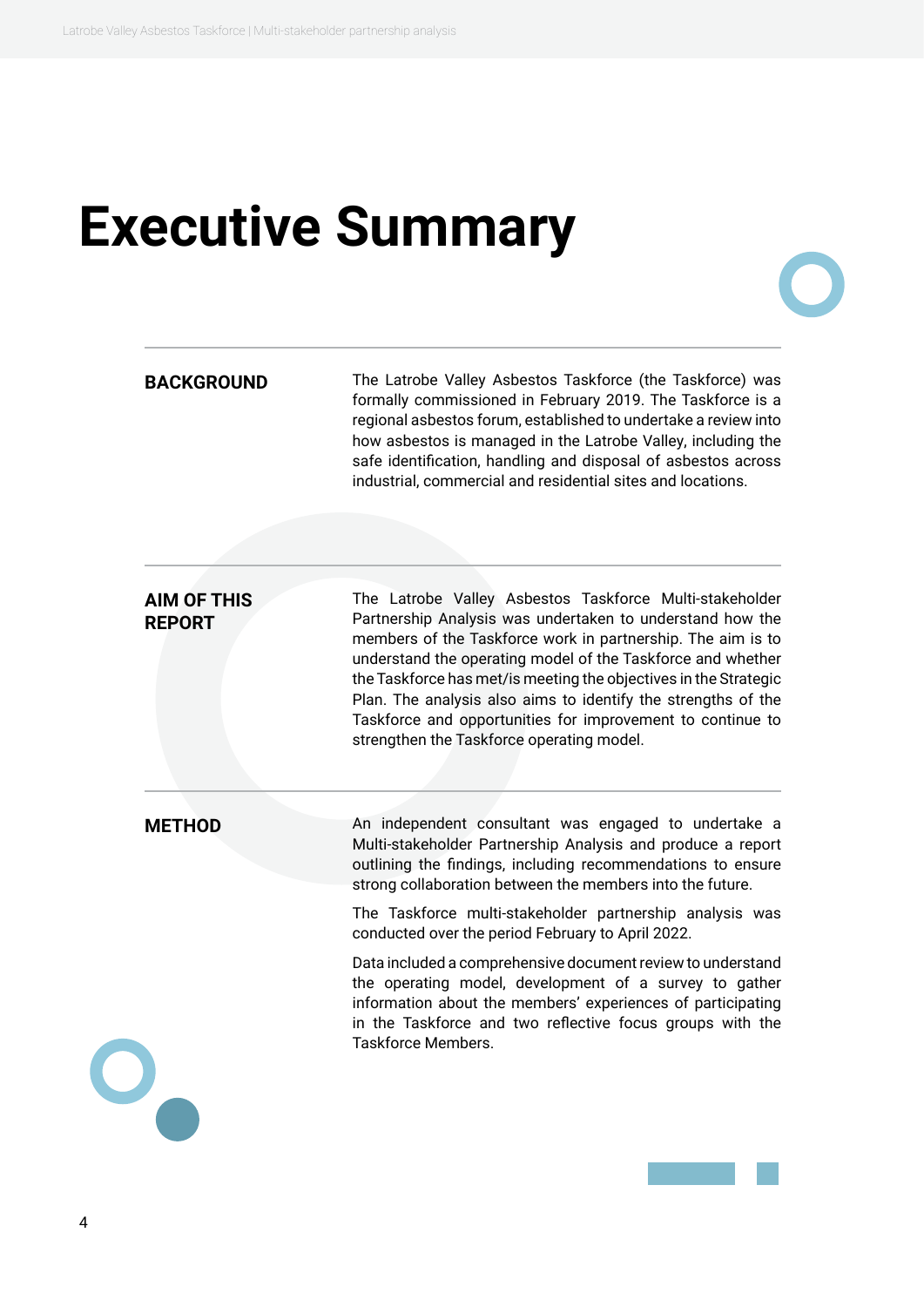**RESULTS** The Taskforce operating model was presented, showing the strength of the working group structure to deliver on the actions of the strategic plan.

> The Taskforce was determined to be successfully progressing toward its strategic focus areas and noted the progress that had been made over the past four years.

> The strengths of the Taskforce were investigated through 27 measures. 17 measures had a weighted average score ≥4 showing strong partnership approaches of the Taskforce. Six measures had a weighted average score of 3.51-3.99, showing areas that were working well but could be improved upon and only two measures had a weighted average score ≤3.50.

> Members discussed opportunities for improvement into the future to continue to strengthen the Taskforce operating model.

> Members remain committed to the Taskforce and are invested in the collaborative development of the next phase.

5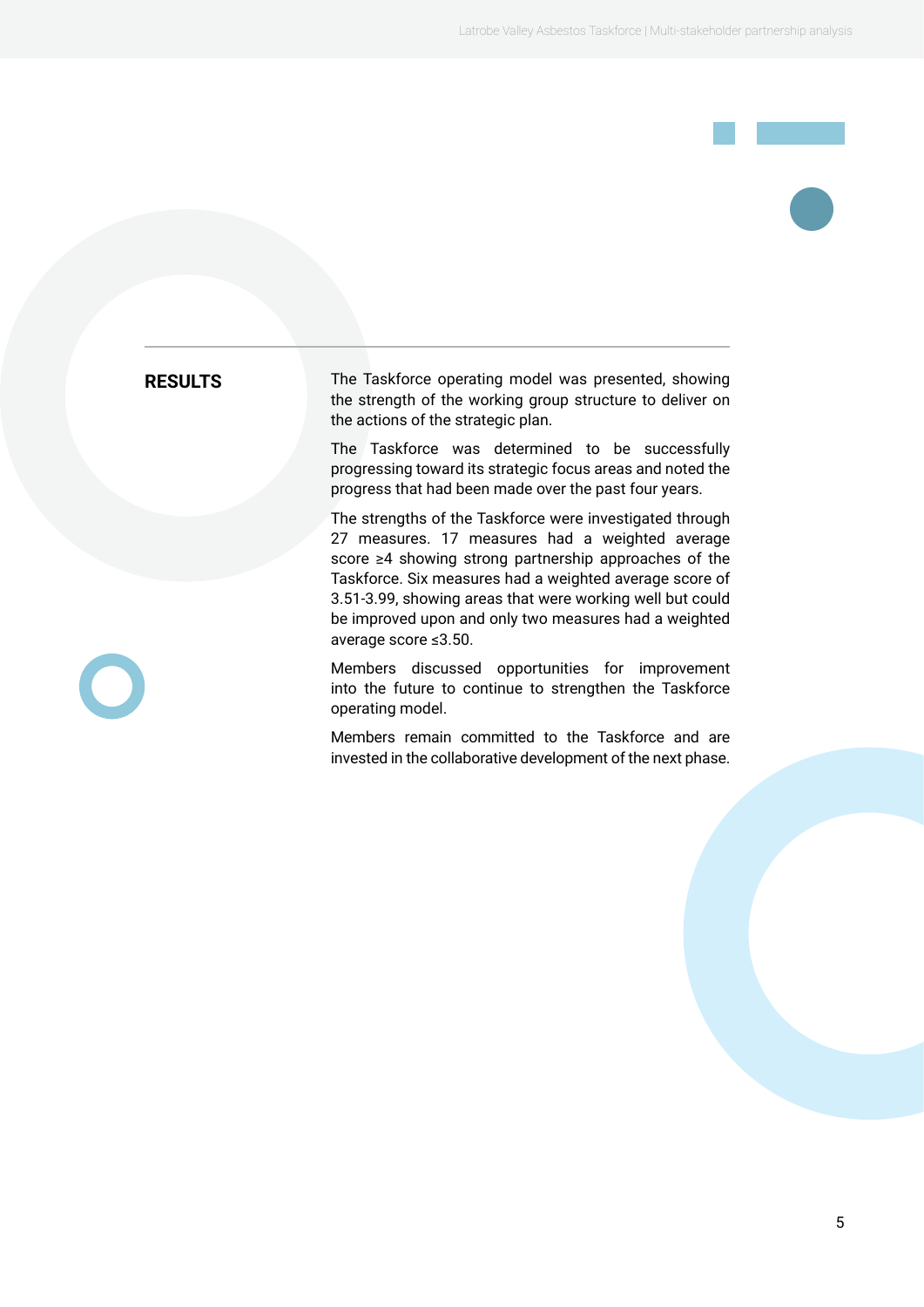#### **RECOMMENDATIONS**



Seven recommendations are presented to continue to strengthen the Taskforce operating model.

- **1** Continue to utilise the strengths of the Taskforce and build on the member expertise and experience to further progress the work of the Taskforce, bringing in new expertise as needed.
- **2** Undertake an evolutionary Taskforce planning session to co-develop the next iteration of the model including consideration of a place based, regional and/or state-wide approach.
- **3** When developing the next phase of the Taskforce, spend concentrated time on discussing the differences in organisational priorities, goals and expectations that may influence the functioning of the Taskforce and determine ways to address these from the outset.
- **4** Explore opportunities to embed the aim of the Taskforce into member organisations' strategic directive to enhance integration of the work.
- **5** Continue to undertake collaborative reviews of the strategic plan and focus areas based on the knowledge and experiences of the members to ensure it is achievable and reflective of the current issues in the Latrobe Valley.
- **6** Regularly develop easy-to-read short summary documents outlining the progress of the Taskforce and distribute to members for circulation within their organisations.
- **7** Continue to evaluate the functioning of the Taskforce, to continue to strengthen how the members work together for shared outcomes.

#### **APPROACHES UNDERPINNING THE TASKFORCE CONCLUSION**

Four approaches were identified to be underpinning the success of the Taskforce for multi-organisation collaboration.

- 1. Co-design the structure collaboratively from the outset.
- 2. Utilise expertise-based working groups to drive action.
- 3. Provide a dedicated program lead and secretariat support.
- 4. Cultivate a culture of integration and collaboration.

The strengths of the Taskforce were evident through the survey and focus groups. The strong leadership from the Chair and the Senior Program Manager were noted to provide a robust foundation for the Taskforce.

The passion of the members was unequivocal, showing strong dedication to improving asbestos management and continuing to work together to achieve this shared goal.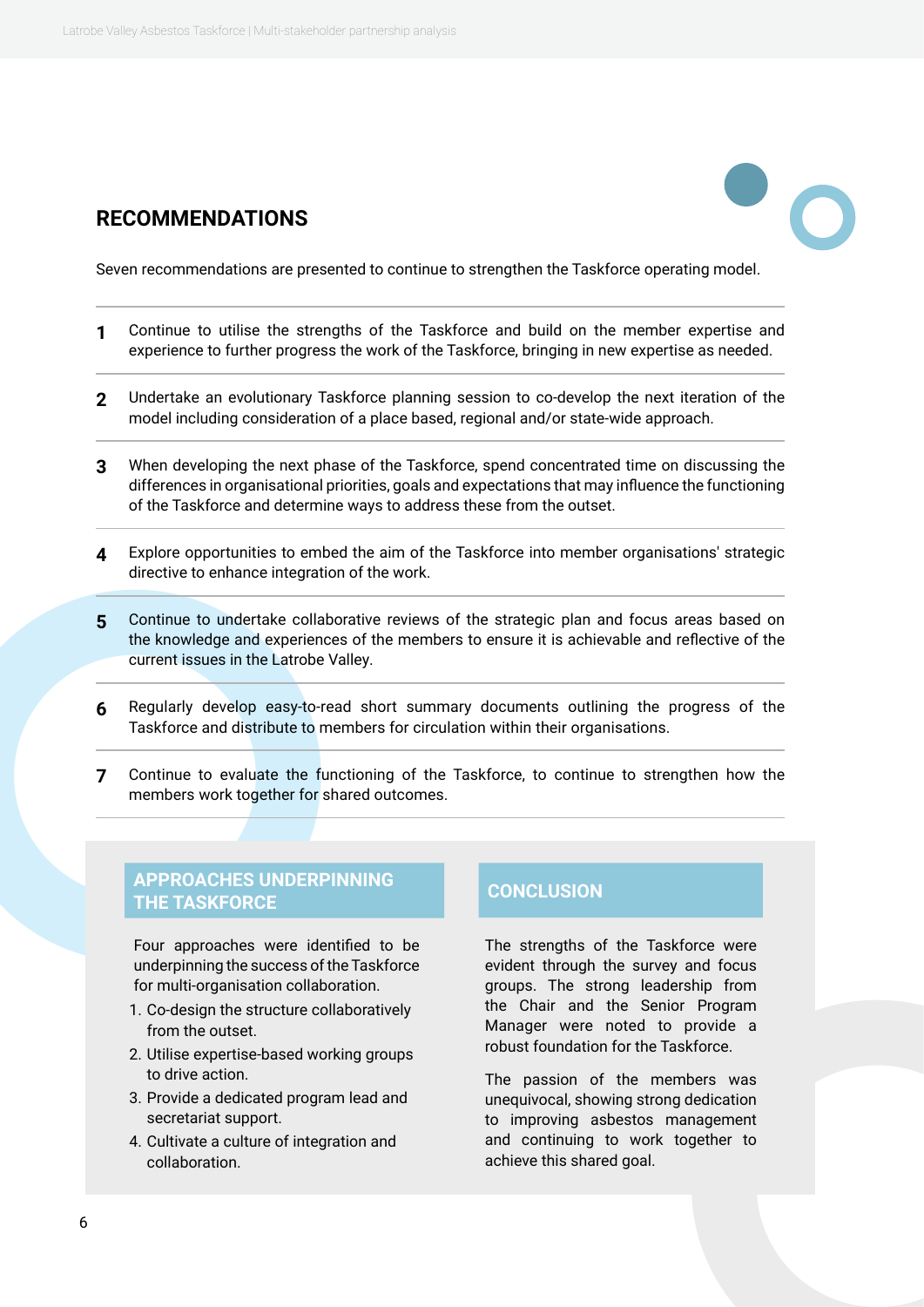### <span id="page-6-0"></span>**Taskforce Background**  $^{13}$

The Latrobe Valley community has a strong awareness of, and concern about, the management and disposal of asbestos waste. This is due to a long history of asbestos-related issues stemming from the power industry that arose in the middle of the 20th century.

### **Taskforce purpose and functions**

The Latrobe Valley Asbestos Taskforce ("the Taskforce") was commissioned by the Victorian Government in 2019 to undertake a review into how asbestos is managed in the Latrobe Valley, including the safe identification, handling and disposal of asbestos across industrial, commercial and residential sites and locations.

The Taskforce brings together a diverse range of stakeholders including state agencies, local government, workers' representatives and community groups. It aims to bring about consistency, collaboration and improved community engagement and awareness for the management of asbestos.

As detailed in the Terms of Reference<sup>2</sup>, the four key functions of the Taskforce are to:

- 1. Enquire into and report to Government on current asbestos waste handling processes and safety practices within the public and private sector.
- 2. Design a plan for the management, demolition, transportation and disposal of asbestos for all Latrobe Valley sites and locations.
- 3. Make recommendations to Government on the way asbestos waste material will be dealt with in a formal and consistent manner.

4. Engage with and inform the community and industry in the Latrobe Valley on the work and progress of the **Taskforce** 

### **Taskforce members**

The taskforce brings together government agencies, local councils, unions and community groups including:

- **•** Department of Environment, Land, Water and Planning
- **•** Environment Protection Authority
- **•** WorkSafe Victoria
- **•** Department of Families, Fairness and Housing
- **•** Sustainability Victoria
- **•** Latrobe City Council
- **•** Wellington Shire Council
- **•** Baw Baw Shire Council
- **•** Resource Recovery Gippsland
- **•** Latrobe Valley Authority
- **•** Latrobe Health Assembly
- **•** Asbestos Council of Victoria/GARDS Inc.
- **•** Australian Manufacturing Workers Union
- **•** Construction Forestry Mining and Energy Union
- **•** Electrical Trades Union
- **•** Australian Workers Union
- **•** Australian Services Union

Other authorities and agencies are invited to attend and participate in Taskforce discussions and activities as needed.

### **Taskforce Chair**

The Latrobe Health Advocate, Jane Anderson, is the Independent Chair of the Taskforce.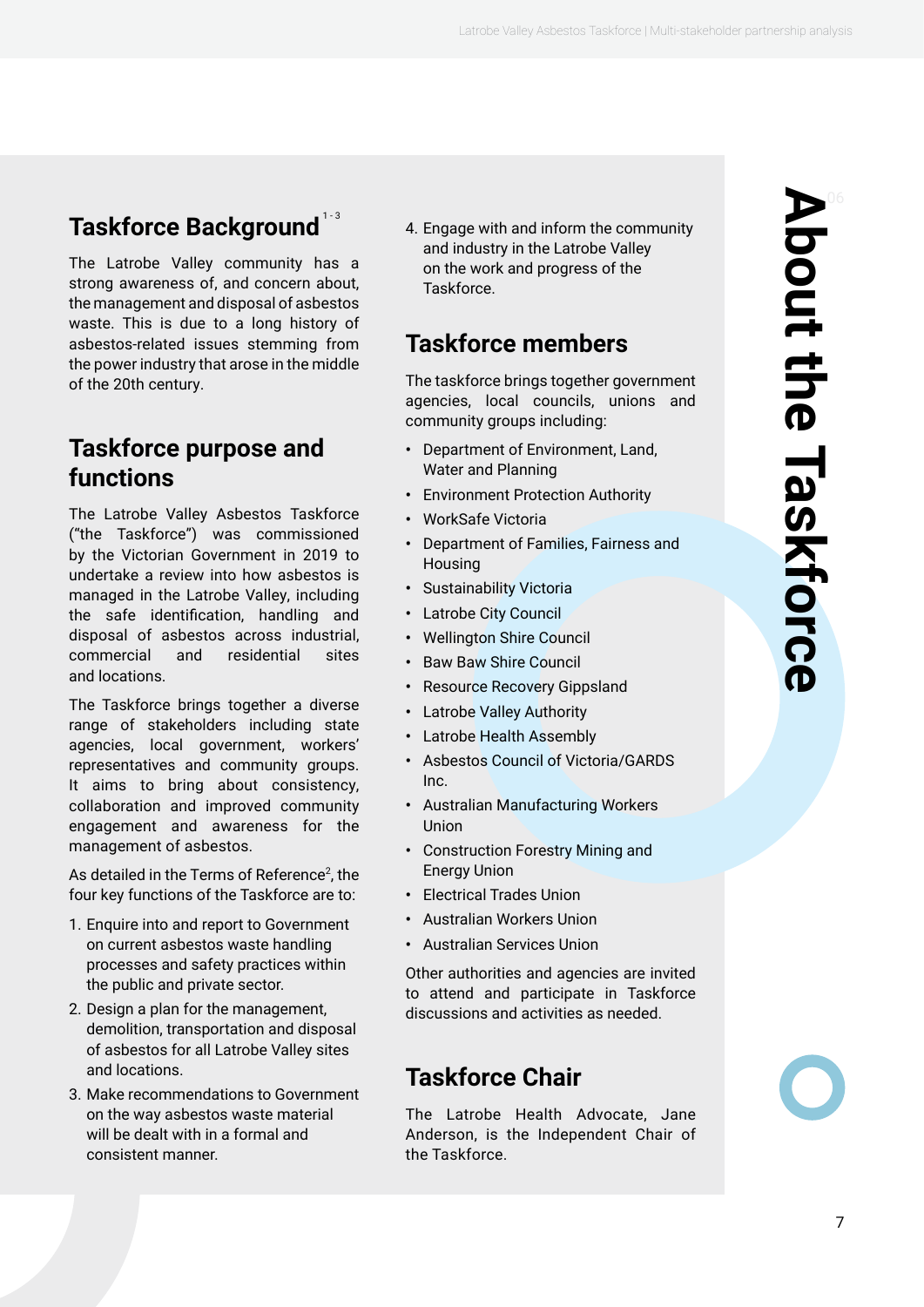#### <span id="page-7-0"></span>**Taskforce program delivery**

The Taskforce program is led by a Senior Program Manager funded by the Department of Environment, Land Water and Planning (DELWP). The Senior Program Manager chairs each working group meeting, is responsible for the development of detailed project plans to manage the delivery of agreed action items in the Strategic Plan, manages stakeholder relations including working across all levels of Government and is a central point of coordination for asbestos related matters that involve multiple departments and agencies. The role also includes developing relationships across the asbestos sector at both state and national level and represents the Taskforce on the Victorian Asbestos Forum (State Government), the Asbestos Safety and Eradication Agency's (ASEA) national Asbestos Awareness Committee, as well as other forums such as Sustainability Victoria's Asbestos Disposal Management Plan working group.

In addition, the role is also responsible for drafting submissions to state and national consultations on behalf of the Taskforce, producing reports and actioning the majority of working group tasks, as well as delivering communication and engagement tools, such as the recently produced 'Breathtaking Renovations' video and television commercial and various fact sheets that have been published on www.asbestos.vic.gov.au.

The Senior Program Manager has been supported by another staff member within DELWP to take minutes of all Taskforce and working group meetings until the addition of a full-time program officer to support the work of the Taskforce was appointed in September 2021. This role has been co-funded by DELWP and WorkSafe Victoria and is providing secretariat support for the four meetings each month as well as key communication activities with the community via social media.

### **Functioning of the Taskforce**

The Taskforce was initially established for an intended duration of four years (2019-2022). The way in which the Taskforce functions has evolved over time and will be presented in the section on the Taskforce operating model and structure.

Members of the Taskforce participate by:

- **•** Applying analytical skills, objectivity and judgement
- **•** Expressing opinions frankly and constructively
- **•** Asking questions that go to the fundamental core of an issue
- **•** Committing to undertake work outside of meetings to progress tasks on the agreed meeting actions, where required.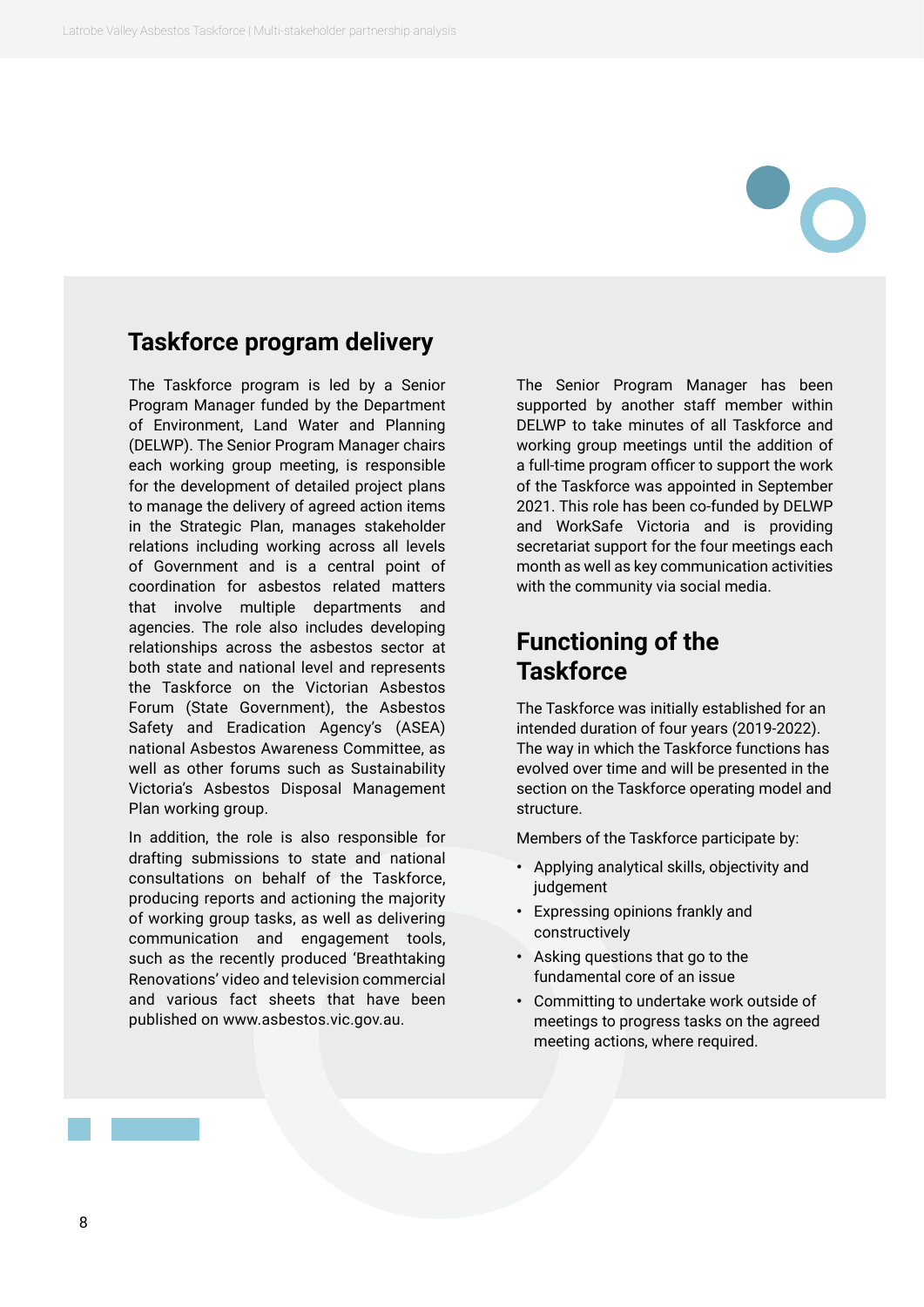# <span id="page-8-0"></span>**About the partnership analysis**

### **Background**

The Latrobe Valley Asbestos Taskforce Multi-stakeholder Partnership Analysis was undertaken to understand how the members of the Taskforce work in partnership. This analysis uncovers the principles that underpin the success of the Taskforce and insight into improvement opportunities. To ensure continued strengthening of the Taskforce, members reflected on the successes and learnings of working together. An independent consultant was engaged to undertake a multi-stakeholder partnership analysis and produce a report outlining the findings, including recommendations to ensure strong collaboration between the members into the future.

#### **Aims**

- working groups to understand the operating model of the Taskforce.
- **•** Determine if the Taskforce has met/ is meeting the objectives in the Strategic Plan.
- **•** Identify the strengths of the enable the success of the Taskforce.
- **•** Identify opportunities for improvement into the future to continue to strengthen the Taskforce

#### **Timeline**

| Task                                                                                  | <b>Period</b> |
|---------------------------------------------------------------------------------------|---------------|
| Develop a description of the multi-<br>stakeholder partnership model<br>and structure | 7 - 13 Feb    |
| Survey development                                                                    | 7 - 13 Feb    |
| Survey open for members to<br>complete                                                | 14 - 26 Feb   |
| Survey analysis and selection of<br>focus group questions                             | 1 - 6 Mar     |
| Focus groups                                                                          | 7 - 25 Mar    |
| Results analysis and report<br>preparation                                            | 14 - 27 Mar   |
| Draft report (version 1) provided<br>to Senior Program Manager for<br>review          | 28 - 31 Mar   |
| Draft report (version 2) provided<br>to the Taskforce for review                      | 16 - 26 Apr   |
| Final report delivered                                                                | 6 May         |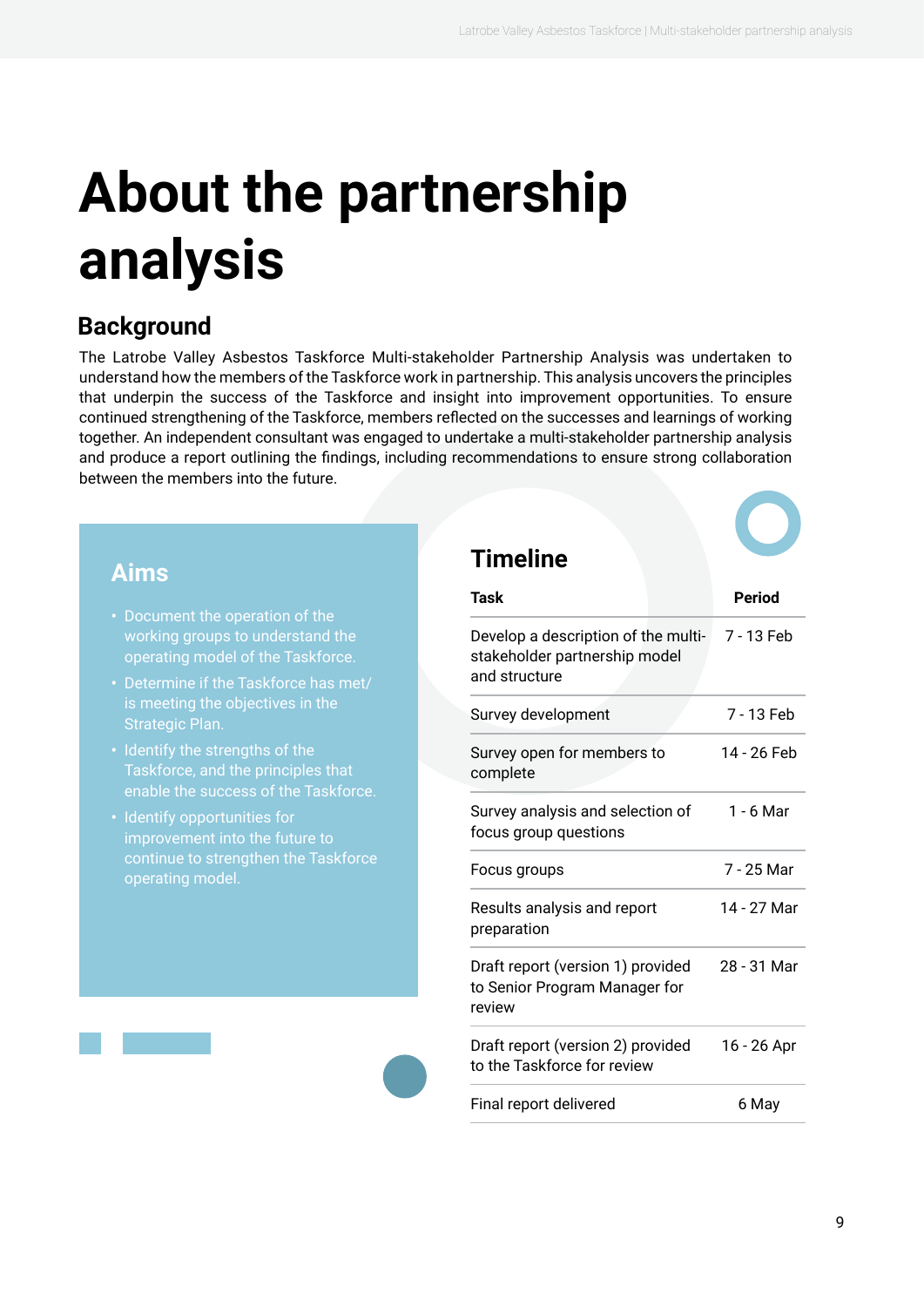### <span id="page-9-0"></span>**Partnership analysis method**

#### **1. Scoping the operating model**

A comprehensive document review was undertaken to understand the Taskforce. Consultation occurred with the Taskforce Senior Program Manager to provide further insights into the Taskforce and its operating model.

#### **2. Survey development, implementation and analysis**

A survey was developed to gather information about the members' experiences of participating in the Taskforce.

The survey aim was to gain an initial understanding of how effectively the Taskforce had achieved its strategic objectives. The survey was also intended to help identify ways the Taskforce was successful in working together and areas for improvement.

The survey was conducted online via SurveyMonkey. The independent consultant de-identified the survey responses and undertook a quantitative and thematic analysis. Select survey results were presented during the reflection focus groups in March.

The survey link was emailed to all Members by the independent consultant and was open for responses for two weeks, from 14 – 26 February, 2022.

The survey was designed to gather initial data on three broad themes:

- **•** Achievement of the strategic objectives
- **•** Taskforce strengths for successful collaboration
- **•** Opportunities for improvement and enhancement of the Taskforce functioning.

The survey sought to understand members' experiences of the Taskforce six months post-establishment and in the present day.

The survey questions were selected by the independent consultant in consultation with the Senior Program Manager. The questions were informed by the:

- **•** Latrobe Valley Asbestos Taskforce Strategic Plan<sup>3</sup>
- **•** New York Partnership Survey<sup>4</sup>
- Vic Health Partnership Survey<sup>5</sup>
- **•** Partnership Analysis Tools, Inner North West Collaborative Evaluation Project (INCEPT).6

The survey results were analysed to provide preliminary data to guide the reflective focus groups.

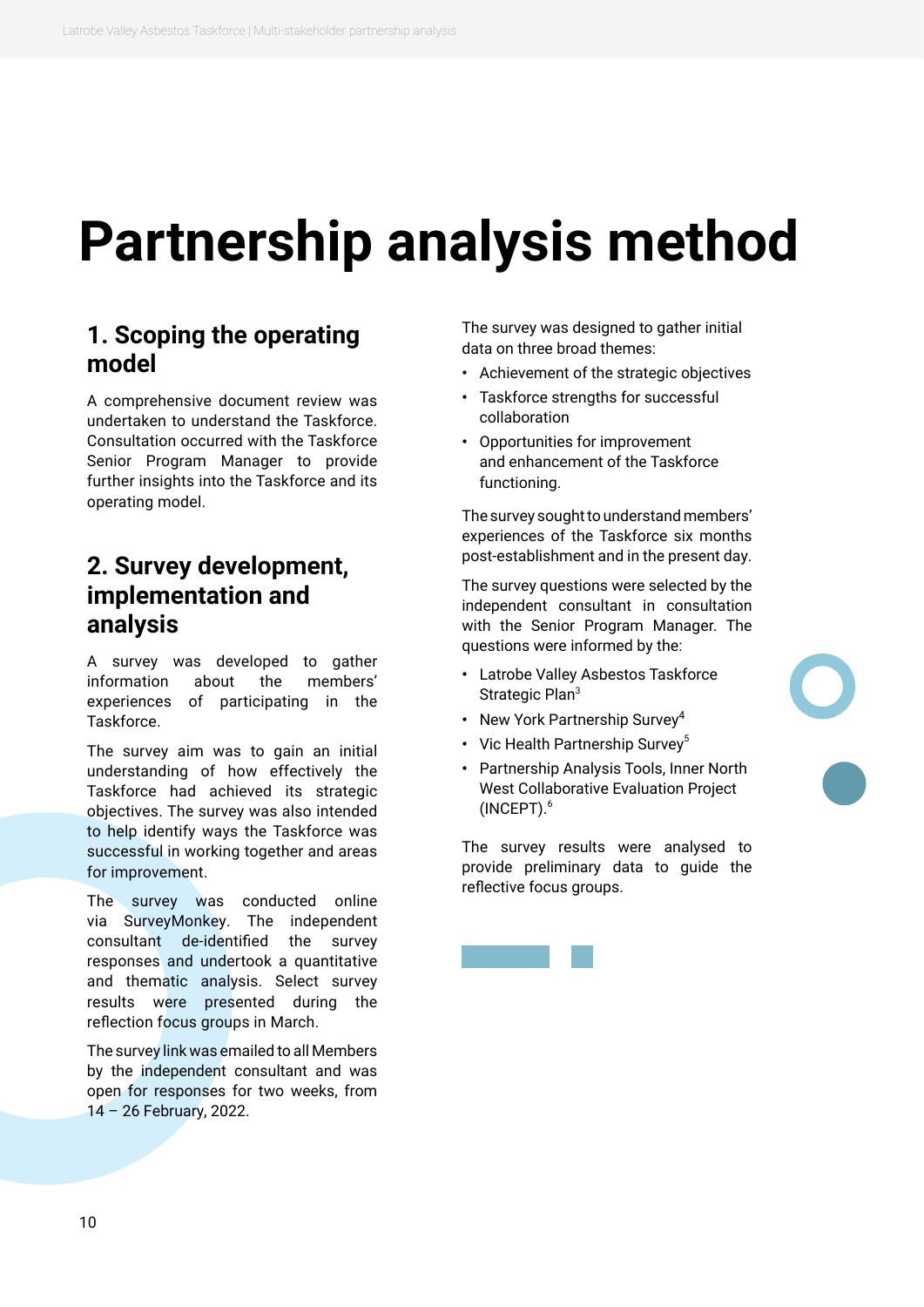

<span id="page-10-0"></span>

### **3. Facilitated focus groups**

Two focus groups were held with the Taskforce Members in March 2022. The focus groups asked members to provide deeper insights into the functioning of the Taskforce and unearth the values that underpinned the success of the Taskforce.

The conversation was based around some of the findings from the survey which provided discussions around three main areas:

- 1. Review of the survey responses about how effective the Taskforce was in achieving strategic objectives. Members were asked to reflect on the findings from the survey and discuss/elaborate on the findings of the survey.
- 2. Review of the survey responses that indicated the strength and success of the Taskforce, with discussion to understand the underlying mechanisms as to why this specific area worked well.
- 3. Review of the survey responses regarding areas where the Taskforce operations can be strengthened for future collaboration.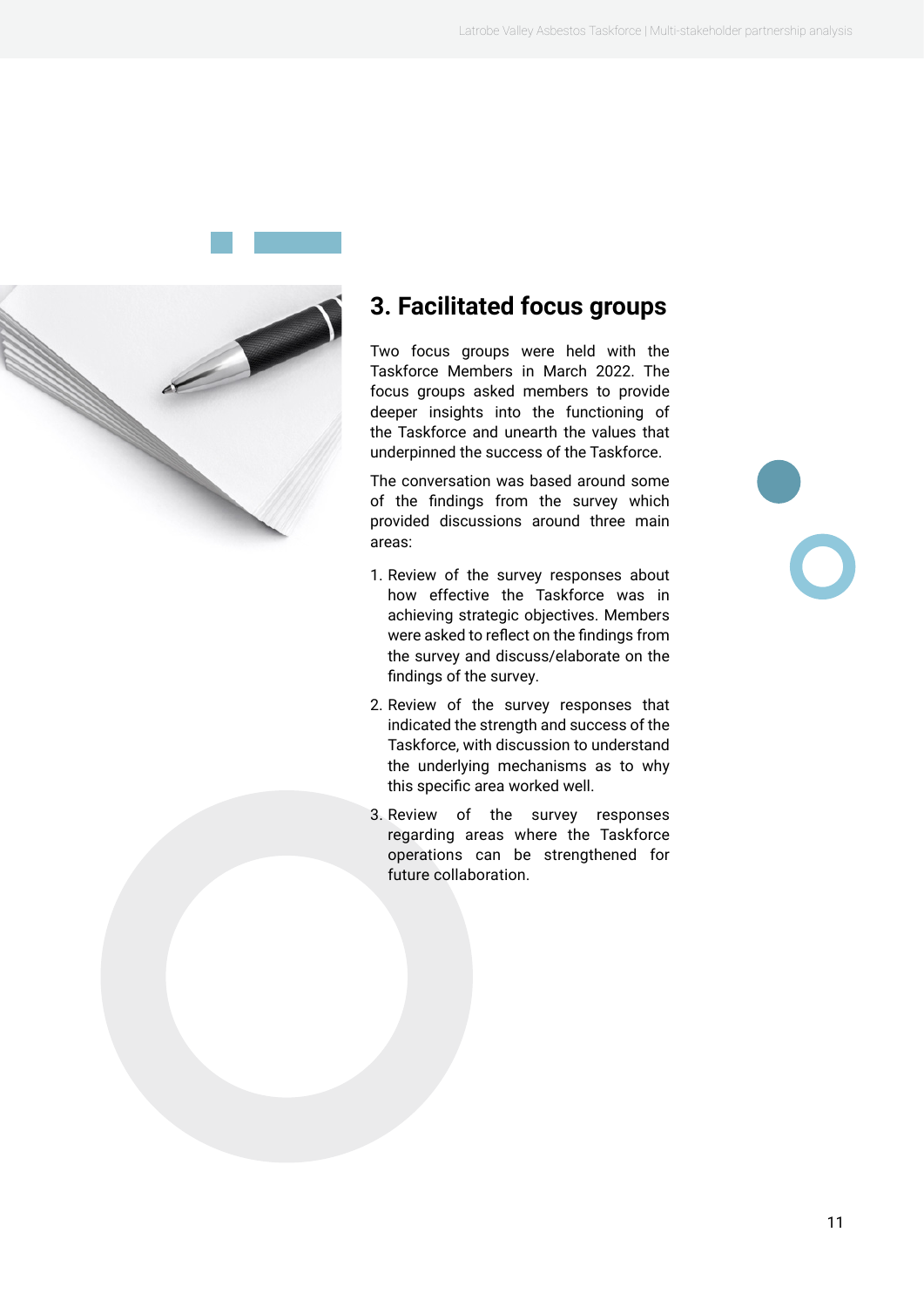# <span id="page-11-0"></span>**Taskforce operating model and structure**

Through interviews with the Senior Program Manager and focus groups with the members, the following description of the Taskforce operating model was reported.



#### **STRUCTURE OF THE TASKFORCE**

When the Taskforce was originally established it was a singular structure. Through a facilitated workshop, the Taskforce recognised the need to have topic specific working groups to utilise members' expertise in specific action areas, in line with the Strategic Plan. Initially four working groups were established, one for each focus area. After approximately six months, two of the working groups were combined due to overlap of the membership and actions. This enhanced the functioning of the working group as there was a significant amount of overlap across the two focus areas and membership. This enhanced conversations and reduced impetus on members' time.

The structure of the Taskforce and its working groups can be seen in Figure 1. The working group membership is the same people that sit on the Taskforce; therefore, the structure is not viewed as a hierarchy, but instead as considered spaces for the relevant members to collaborate on areas of their expertise. This allows the members of the Taskforce to provide concentrated time and expertise to progress actions. Each working group has a project plan specific to their relevant strategic actions. Where a member organisation viewed the structure as a hierarchy with staff on the working groups and a senior manager from the organisation on the Taskforce, the senior manager's experience and feelings of influence within the Taskforce were inconsistent with the experiences of other members who sat on both the Taskforce and one or more working groups.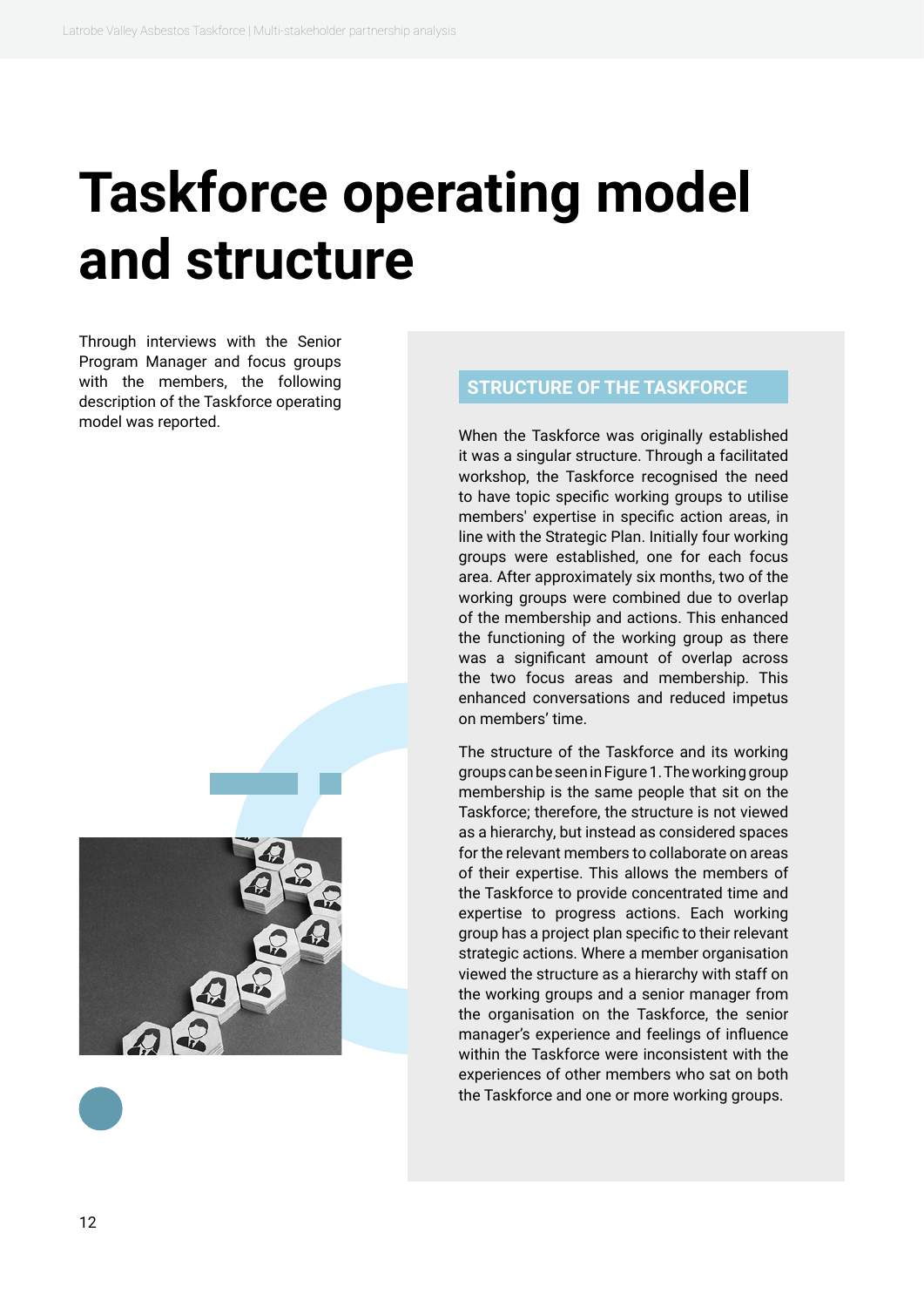

**Figure 1. Latrobe Valley Asbestos Taskforce Operating Model.**

The Senior Program Manager sits across all three working groups and chairs each working group, providing a conduit of information between groups of expertise. Several members also sit across more than one working group so the relevant people and expertise are present to deliver on the project plans.

When looking at the delineation between the Taskforce and the working groups, the members described the model as follows. The monthly Taskforce meetings bring together the working groups, to provide a high-level overview and conversation of the action happening through the working groups.

The Taskforce also has carriage of reviewing the Terms of Reference and approving the strategic directions and recommendation to Government. The working groups is where the action occurs. The working groups also provide a more informal environment to build trust and collaboration.

#### **MEETING FREQUENCY**

The Taskforce and its three monthly. The original design working groups to meet monthly move to bimonthly meetings. Members decided to continue the work.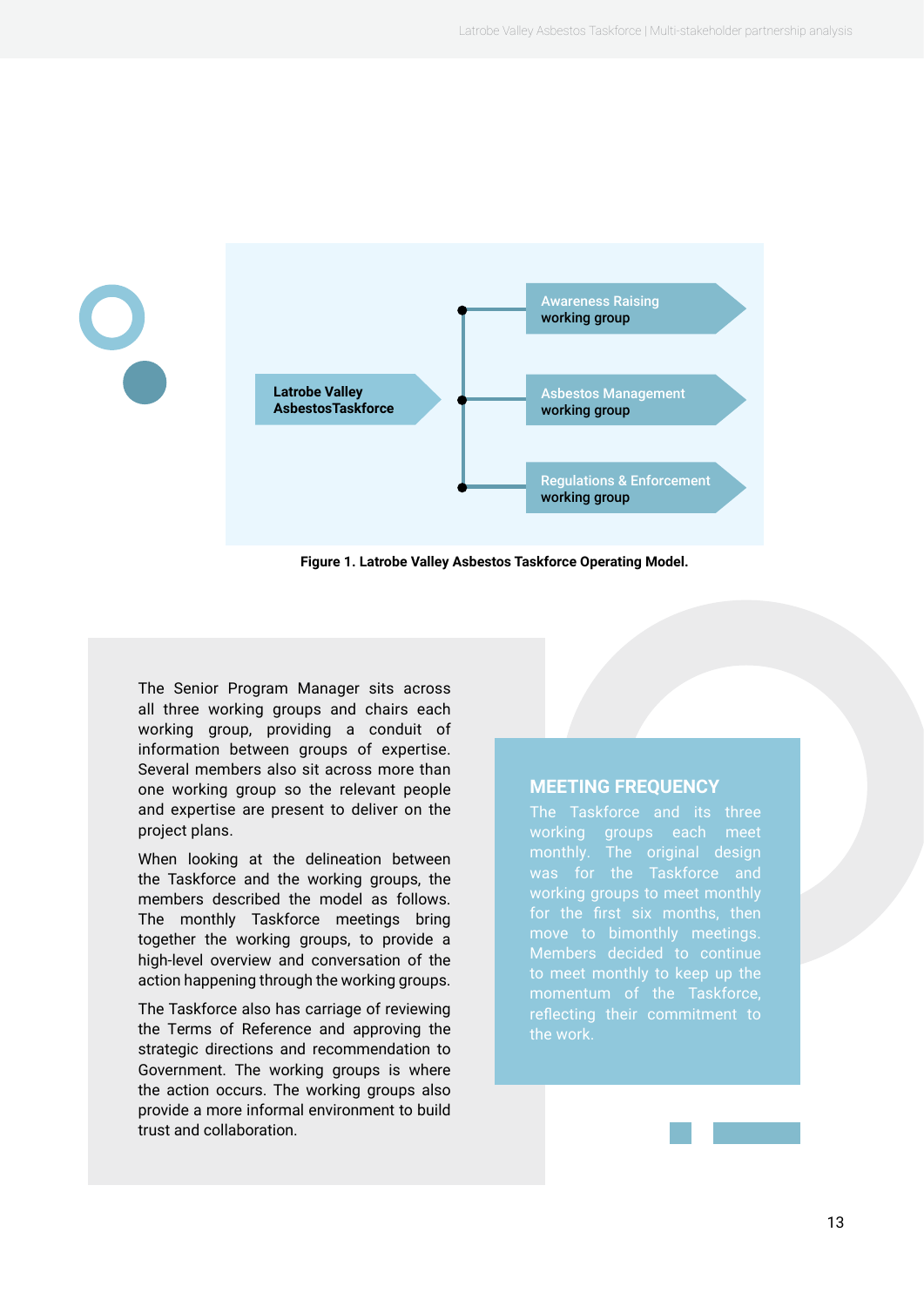#### **MEMBERSHIP EXPERTISE**

All of the stakeholders are equally important. There is mutuality and equality between the members. This was not the case initially when the regulators were viewed as more senior in the social hierarchy. Over time this changed as the members learnt about each other's skills and roles in asbestos management, and the appreciation for the importance of all of the actors in the system grew. It was also acknowledged that the role or position of each member is not as important as their knowledge and expertise of their own operating environment.

Through the working groups, members identified the need for additional expertise to be able to progress the actions. This resulted in new members being engaged to support the actions of the Taskforce. This nimble response to gaps in members knowledge or influence, allowed the working groups to develop over time to ensure they remained able to deliver on the actions of the Taskforce.

After approximately 12 months, the importance of local government representation on all three working groups was evident due to their role in local asbestos management in the residential space. As a result, the three local governments established representation on all three working groups to provide their expertise across all areas. The nuances between how the different Councils worked was also evident, making it valuable to have all three Councils present at working group meetings.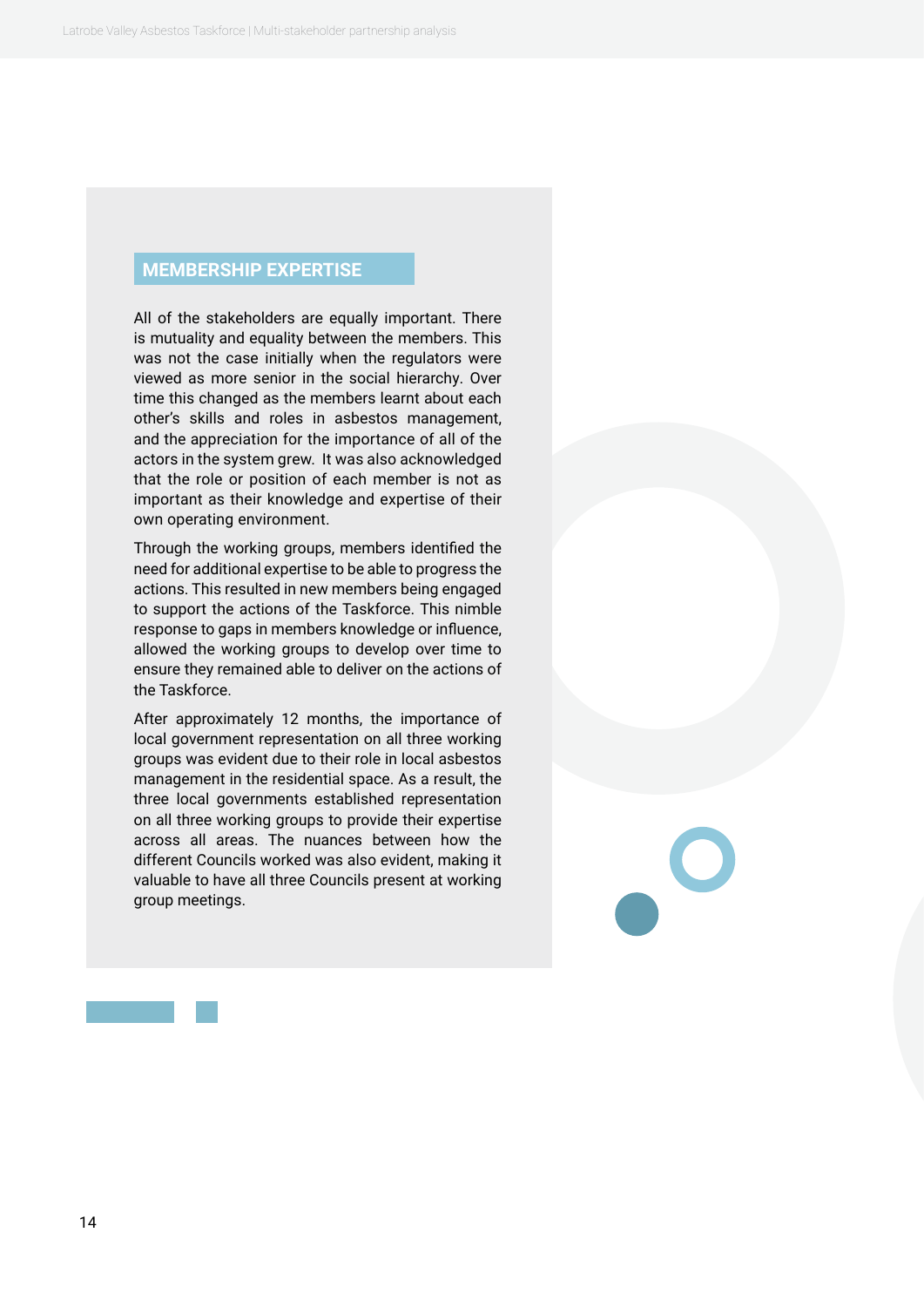$\bullet$ 

## <span id="page-14-0"></span>**Survey results**

Fourteen members completed the survey from a broad cross section of agencies (Figure 2).



Figure 2. Types of organisations who completed the survey.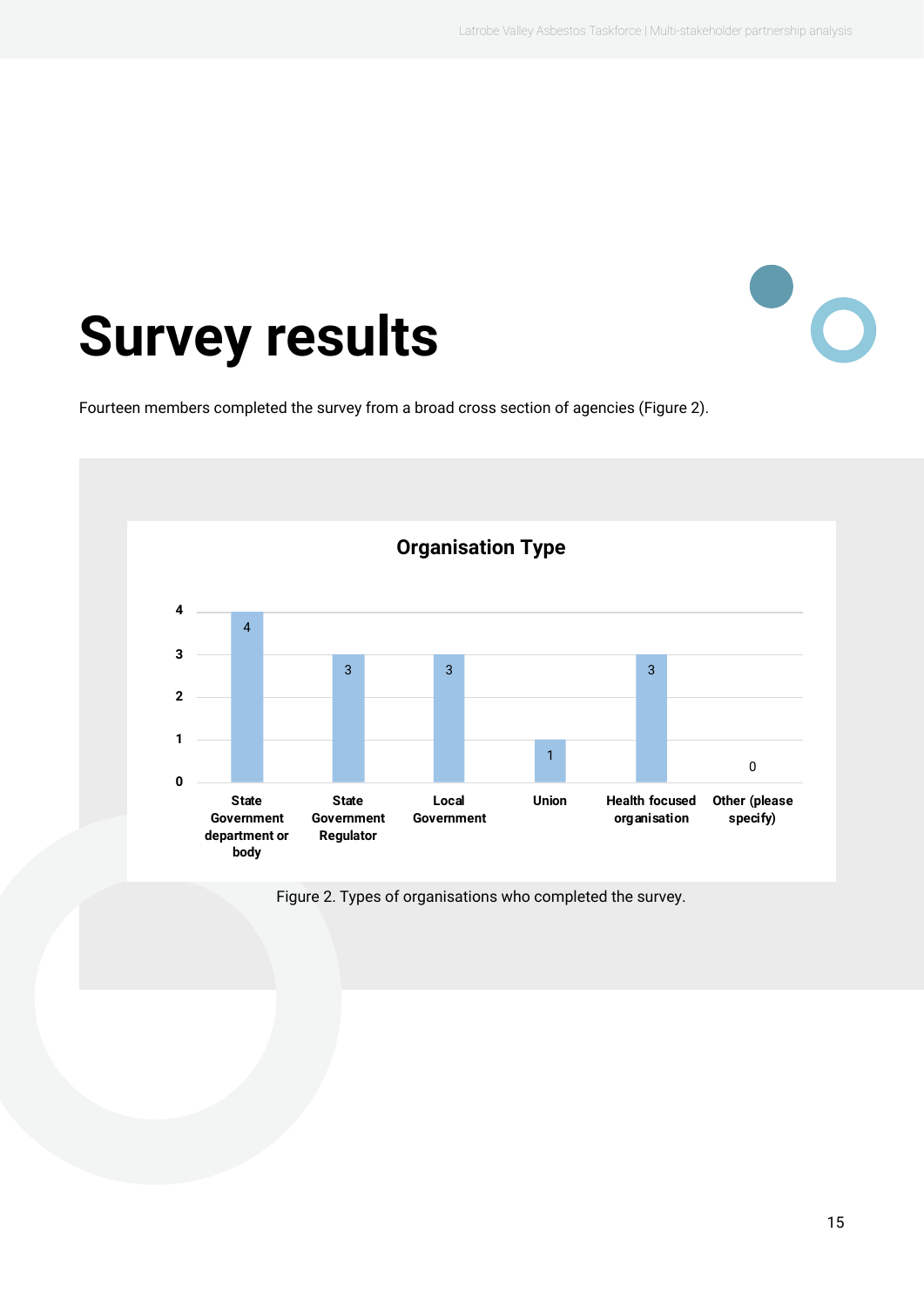#### <span id="page-15-0"></span>**Achievement of the strategic objectives**

The majority of focus areas of the strategic plan are being either fully or partially met. Members stated that the areas rated as not met/partially met are not a reflection of the Taskforce not being effective, but instead a reflection on some of the strategic focus areas beyond the control and influence of the Taskforce.



Figure 3. Achievement of strategic focus areas.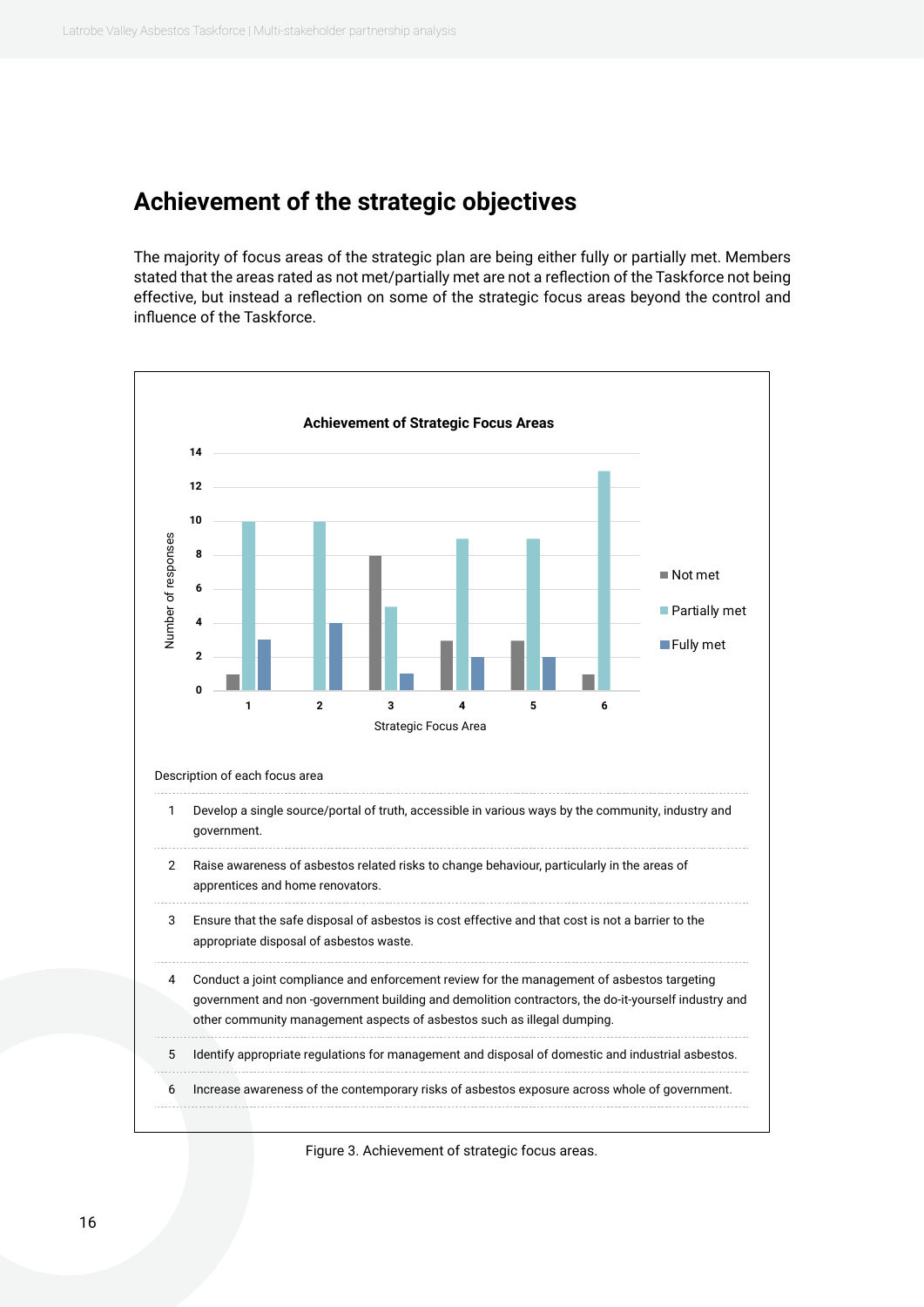"Some of the strategic objectives were ambitious to begin with however, this wasn't necessarily obvious when we were developing the plan. It is not until we actually get into the doing that you realise, some of these things are not achievable in the way you thought they might be or are outside of the taskforce remit

"Good progress has been made, but still awaiting whether government actions year 1 recommendations & if so to what degree/extent."

"This work is long haul for change, so the fact that none of the objectives are fully met is not a negative." "Raising awareness of the issues with asbestos is an ever changing and ongoing task"

"It would be hard for LVAT to 'fully meet' these requirements as the doing of the work sits elsewhere" [regarding focus area 3]

"Some of these objectives have not been met and the LVAT needs to be refunded to continue this work beyond the next election - bipartisan support needs to be obtained - no other entity in Victoria is doing all of this with everyone in the room - it is important for this to continue long into the future."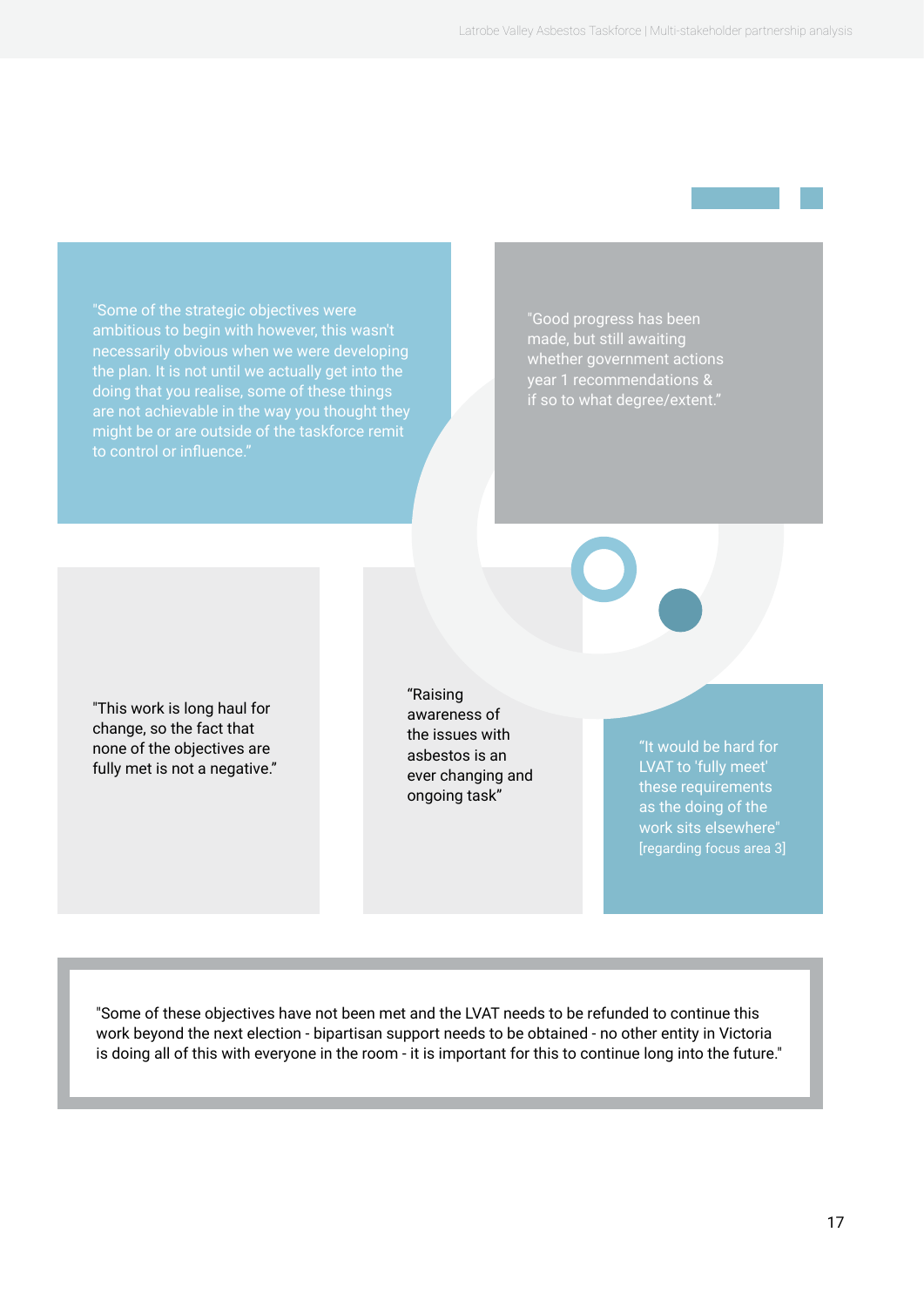#### <span id="page-17-0"></span>**Members' self-rated experience of the Taskforce**

A summary of the survey questions is presented in the table below, with questions having a maximum score of 5.0. This is followed by the responses divided up into three sections being areas of strength (weighted average score ≥4), areas that rated well but could be improved (weighted average score of 3.51-3.99), and areas for improvement (weighted average score ≤3.50).

Twenty-seven questions were asked to understand member's experiences with the Taskforce and how they have changed from the first six months of the Taskforce to the present day. Of the 27 measures, all except two improved from six months to the present day. However, it should be noted that the two measures that declined still recorded relatively strong weighted average scores.

In total, 17 measures had a weighted average score ≥4, 6 measures had a weighted average score of 3.51-3.99 and only two measures had a weighted average score ≤3.50.

|                                                                                                       |             | Strongly<br>Disagree | Disagree | Not Sure | Agree  | Strongly<br>Agree | Weighted<br>Average<br>(max 5/5) | Increase/<br>decrease |
|-------------------------------------------------------------------------------------------------------|-------------|----------------------|----------|----------|--------|-------------------|----------------------------------|-----------------------|
| There is a clear goal for the Taskforce.                                                              | 6 Months in | 0.00%                | 16.67%   | 16.67%   | 66.67% | 0.00%             | 3.50                             |                       |
|                                                                                                       | Present day | 0.00%                | 0.00%    | 0.00%    | 71.43% | 28.57%            | 4.29                             | $+0.56$               |
| There is a shared understanding of,                                                                   | 6 Months in | 0.00%                | 16.67%   | 16.67%   | 58.33% | 8.33%             | 3.58                             |                       |
| and commitment to, this goal among<br>all members.                                                    | Present day | 0.00%                | 7.14%    | 7.14%    | 50.00% | 35.71%            | 4.14                             | $+0.56$               |
| All members are involved in planning                                                                  | 6 Months in | 0.00%                | 15.38%   | 23.08%   | 53.85% | 7.69%             | 3.54                             |                       |
| and setting priorities for collaborative<br>action.                                                   | Present day | 0.00%                | 7.14%    | 21.43%   | 50.00% | 21.43%            | 3.86                             | $+0.34$               |
| The members are willing to share                                                                      | 6 Months in | 0.00%                | 15.38%   | 7.69%    | 46.15% | 30.77%            | 3.92                             |                       |
| some of their ideas, resources,<br>influence and power to fulfil the<br>Taskforce goals.              | Present day | 0.00%                | 0.00%    | 7.14%    | 28.57% | 64.29%            | 4.57                             | $+0.65$               |
| The members share common values                                                                       | 6 Months in | 0.00%                | 7.69%    | 7.69%    | 53.85% | 30.77%            | 4.08                             |                       |
| and interests.                                                                                        | Present day | 0.00%                | 0.00%    | 21.43%   | 28.57% | 50.00%            | 4.29                             | $+0.21$               |
| Differences in organisational priorities,                                                             | 6 Months in | 7.69%                | 15.38%   | 23.08%   | 53.85% | 0.00%             | 3.23                             |                       |
| goals and expectations that may<br>influence the functioning of the<br>Taskforce have been addressed. | Present day | 0.00%                | 7.14%    | 35.71%   | 57.14% | 0.00%             | 3.50                             | $+0.27$               |
| There is enough variety among                                                                         | 6 Months in | 0.00%                | 0.00%    | 7.69%    | 84.62% | 7.69%             | 4.00                             |                       |
| members to have a comprehensive<br>understanding of the issues being<br>addressed.                    | Present day | 0.00%                | 7.14%    | 0.00%    | 64.29% | 28.57%            | 4.14                             | $+0.14$               |
| The members are able to identify new                                                                  | 6 Months in | 0.00%                | 0.00%    | 30.77%   | 69.23% | 0.00%             | 3.69                             |                       |
| and creative ways to solve problems.                                                                  | Present day | 0.00%                | 0.00%    | 7.14%    | 78.57% | 14.29%            | 4.07                             | $+0.38$               |
| By working together, the members                                                                      | 6 Months in | 0.00%                | 0.00%    | 15.38%   | 76.92% | 7.69%             | 3.92                             |                       |
| are able to include the views and<br>priorities of the people affected by the<br>Taskforce's work.    | Present day | 0.00%                | 0.00%    | 7.14%    | 64.29% | 28.57%            | 4.21                             | $+0.29$               |
| The senior leaders in each                                                                            | 6 Months in | 0.00%                | 7.69%    | 46.15%   | 38.46% | 7.69%             | 3.46                             |                       |
| organisation support the Taskforce.                                                                   | Present day | 0.00%                | 0.00%    | 42.86%   | 42.86% | 14.29%            | 3.71                             | $+0.25$               |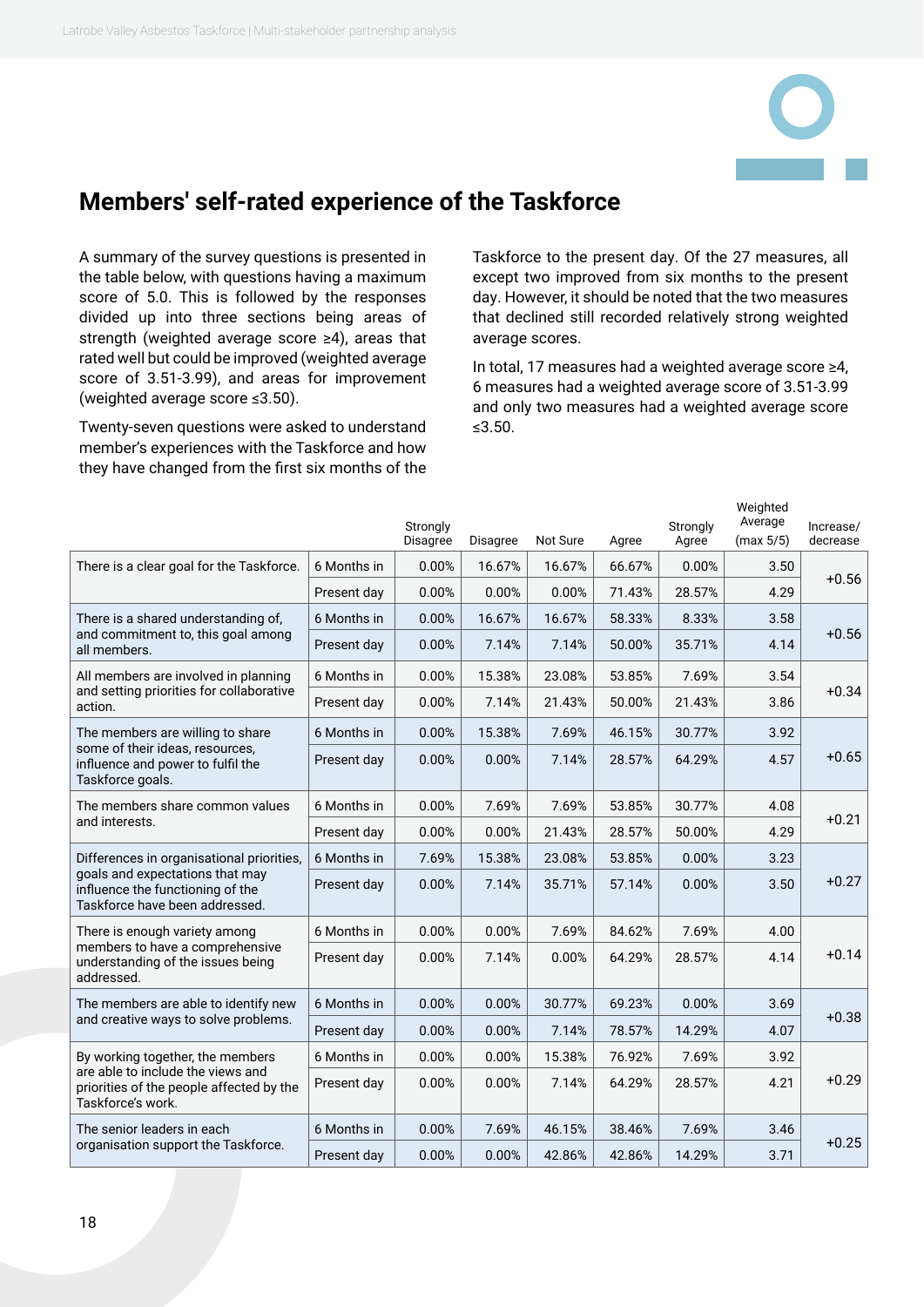Weighted

# $\overline{\mathbf{o}}_{\bullet}$

|                                                                                                                                                   |                                                   | Strongly<br>Disagree | Disagree | Not<br>Sure | Agree  | Strongly<br>Agree | Average<br>(max 5/5) | Increase/<br>decrease |
|---------------------------------------------------------------------------------------------------------------------------------------------------|---------------------------------------------------|----------------------|----------|-------------|--------|-------------------|----------------------|-----------------------|
| Members have the necessary skills for                                                                                                             | 6 months in                                       | 0.00%                | 8.33%    | 41.67%      | 50.00% | 0.00%             | 3.42                 |                       |
| collaborative action.                                                                                                                             | Present day                                       | 0.00%                | 0.00%    | 14.29%      | 64.29% | 21.43%            | 4.07                 | $+0.65$               |
| The roles, responsibilities and expectations                                                                                                      | 6 months in                                       | 0.00%                | 15.38%   | 15.38%      | 69.23% | 0.00%             | 3.54                 |                       |
| of Members are clearly defined and<br>understood.                                                                                                 | Present day                                       | 0.00%                | 0.00%    | 7.14%       | 78.57% | 14.29%            | 4.07                 | $+0.53$               |
| The range of working group members are                                                                                                            | 6 months in                                       | 7.69%                | 15.38%   | 7.69%       | 69.23% | 0.00%             | 3.38                 |                       |
| reviewed as needed and new members are<br>added to expand the group's expertise.                                                                  | Present day                                       | 14.29%               | 7.14%    | 35.71%      | 28.57% | 14.29%            | 3.21                 | $-0.17$               |
| The Taskforce administrative,                                                                                                                     | 6 months in                                       | 0.00%                | 15.38%   | 0.00%       | 84.62% | 0.00%             | 3.69                 |                       |
| communication and decision-making<br>structures are as simple as possible.                                                                        | Present day                                       | 0.00%                | 0.00%    | 7.14%       | 92.86% | 0.00%             | 3.93                 | $+0.24$               |
| There is a participatory decision-making                                                                                                          | 6 months in                                       | 0.00%                | 8.33%    | 16.67%      | 66.67% | 8.33%             | 3.75                 |                       |
| system that is accountable, responsive and<br>inclusive.                                                                                          | Present day                                       | 0.00%                | 7.69%    | 0.00%       | 76.92% | 15.38%            | 4.00                 | $+0.25$               |
| There are strategies to ensure alternative                                                                                                        | 6 months in                                       | 0.00%                | 0.00%    | 23.08%      | 61.54% | 15.38%            | 3.92                 |                       |
| views are expressed within the Taskforce.                                                                                                         | Present day                                       | 0.00%                | 0.00%    | 7.14%       | 64.29% | 28.57%            | 4.21                 | $+0.29$               |
| The perceived benefits of the Taskforce                                                                                                           | 6 months in                                       | 0.00%                | 8.33%    | 16.67%      | 66.67% | 8.33%             | 3.75                 |                       |
| outweigh the perceived costs and/or time<br>commitments.                                                                                          | Present day                                       | 0.00%                | 7.69%    | 7.69%       | 61.54% | 23.08%            | 4.00                 | $+0.25$               |
| The Taskforce is adding value (rather than                                                                                                        | 6 months in                                       | 0.00%                | 0.00%    | 23.08%      | 69.23% | 7.69%             | 3.85                 |                       |
| duplicating services) for the community and<br>members involved in the Taskforce.                                                                 | Present day                                       | 0.00%                | 0.00%    | 7.14%       | 78.57% | 14.29%            | 4.07                 | $+0.22$               |
| There is a core group of skilled, committed                                                                                                       | 6 months in                                       | 0.00%                | 0.00%    | 15.38%      | 53.85% | 30.77%            | 4.15                 | $+0.21$<br>4.36       |
| members that has continued over the life of<br>the Taskforce.                                                                                     | Present day                                       | 0.00%                | 0.00%    | 7.14%       | 50.00% | 42.86%            |                      |                       |
| Members communicate and promote                                                                                                                   | 6 months in                                       | 0.00%                | 0.00%    | 30.77%      | 61.54% | 7.69%             | 3.77                 |                       |
| the work of the Taskforce in their own<br>organisations.                                                                                          | Present day                                       | 0.00%                | 0.00%    | 28.57%      | 57.14% | 14.29%            | 3.86                 | $+0.09$               |
| Members feel motivated and empowered                                                                                                              | 6 months in                                       | 0.00%                | 0.00%    | 33.33%      | 58.33% | 8.33%             | 3.75                 | $+0.02$               |
| about their involvement with the Taskforce.                                                                                                       | Present day                                       | 0.00%                | 0.00%    | 30.77%      | 61.54% | 7.69%             | 3.77                 |                       |
| There is high level administration of the                                                                                                         | 6 months in                                       | 0.00%                | 7.69%    | 15.38%      | 38.46% | 38.46%            | 4.08                 |                       |
| Taskforce, including meeting administration<br>and preparing materials to help members<br>have informed discussions and make timely<br>decisions. | Present day                                       | 0.00%                | $0.00\%$ | 14.29%      | 21.43% | 64.29%            | 4.50                 | $+0.42$               |
| The Taskforce has robust evaluation                                                                                                               | 6 months in                                       | 0.00%                | 15.38%   | 38.46%      | 38.46% | 7.69%             | 3.38                 |                       |
| processes in place to ensure it is meeting its<br>aims.                                                                                           | Present day<br>0.00%<br>0.00%<br>28.57%<br>50.00% | 21.43%               | 3.93     | $+0.05$     |        |                   |                      |                       |
| I am satisfied with the way the people and                                                                                                        | 6 months in                                       | 0.00%                | 15.38%   | 0.00%       | 76.92% | 7.69%             | 3.77                 | $+0.59$               |
| organisations in the Taskforce work together.                                                                                                     | Present day                                       | 0.00%                | 0.00%    | 0.00%       | 64.29% | 35.71%            | 4.36                 |                       |
| I am satisfied with my influence in the                                                                                                           | 6 months in                                       | 0.00%                | 0.00%    | 23.08%      | 53.85% | 23.08%            | 4.00                 | $-0.21$               |
| Taskforce.                                                                                                                                        | Present day                                       | 0.00%                | 7.14%    | 21.43%      | 57.14% | 14.29%            | 3.79                 |                       |
| I am satisfied with my role in the Taskforce.                                                                                                     | 6 months in                                       | 0.00%                | 7.69%    | 7.69%       | 69.23% | 15.38%            | 3.92                 | $+0.08$               |
|                                                                                                                                                   | Present day                                       | 0.00%                | 7.14%    | 7.14%       | 64.29% | 21.43%            | 4.00                 |                       |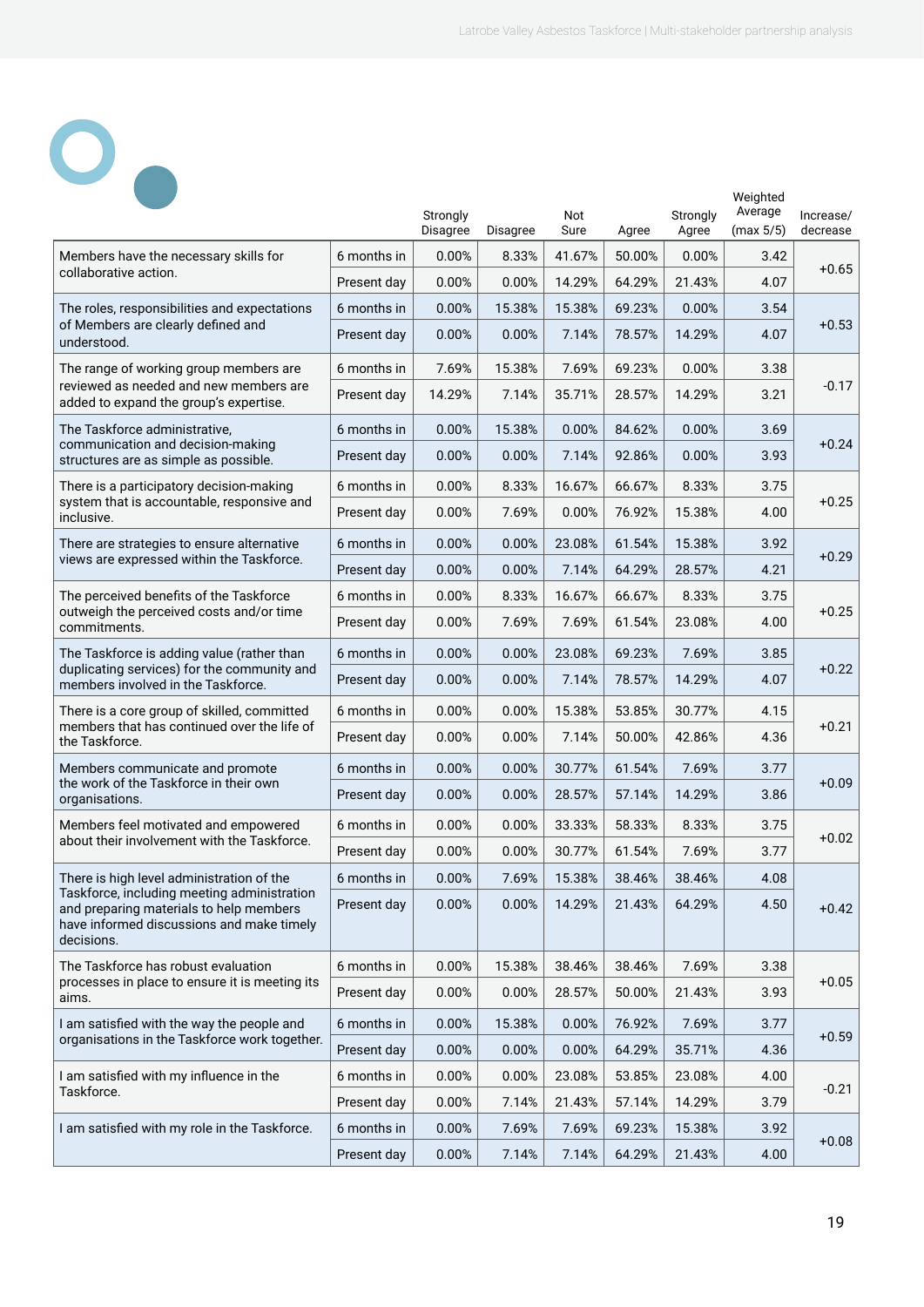#### <span id="page-19-0"></span>**Summary of strengths of the Taskforce and areas for improvement**

#### **STRENGTHS OF THE TASKFORCE**

The survey identified the following elements to be **strengths of the Taskforce:**

- 1 There is a clear goal for the Taskforce.
- 2 There is a shared understanding of, and commitment to, this goal among all members.
- 3 The members are willing to share some of their ideas, resources, influence and power to fulfil the Taskforce goals.
- 4 The members share common values and interests.
- 5 There is enough variety among members to have a comprehensive understanding of the issues being addressed.
- 6 The members are able to identify new and creative ways to solve problems.
- 7 By working together, the members are able to include the views and priorities of the people affected by the Taskforce's work.
- 8 The roles, responsibilities and expectations of Members are clearly defined and understood.
- 9 There is a participatory decisionmaking system that is accountable, responsive and inclusive.
- 10 The Taskforce is adding value (rather than duplicating services) for the community and members involved in the Taskforce.
- 11 There is high level administration of the Taskforce, including meeting administration and preparing materials to help members have informed discussions and make timely decisions.
- 12 There are strategies to ensure alternative views are expressed within the Taskforce.
- 13 The perceived benefits of the Taskforce outweigh the perceived costs and/or time commitments.
- 14 There is a core group of skilled and committed members that has continued over the life of the Taskforce.
- 15 Members have the necessary skills for collaborative action.
- 16 I am satisfied with the way the people and organisations in the Taskforce work together.
- 17 I am satisfied with my role in the Taskforce.

20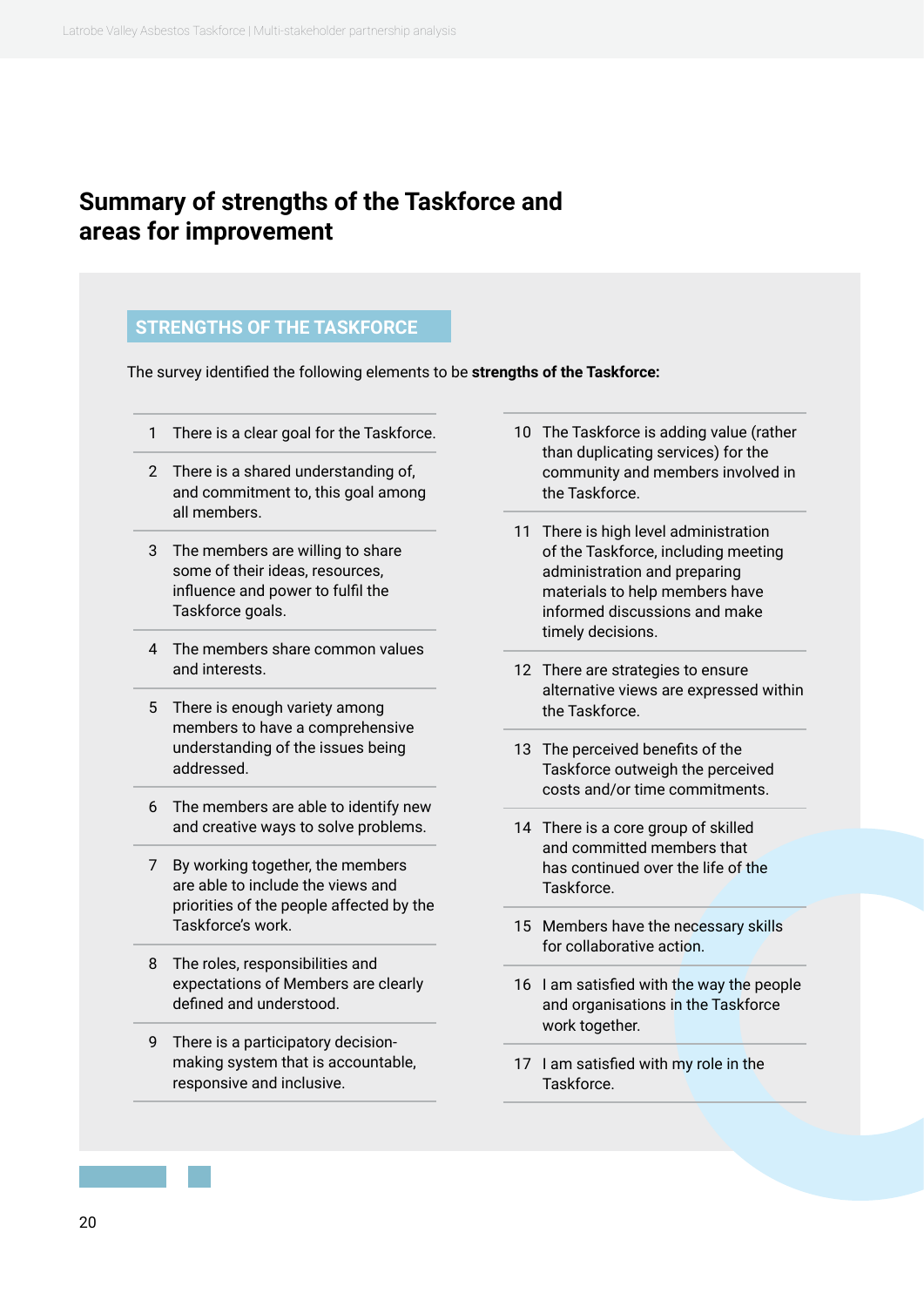#### **WHAT COULD BE FURTHER IMPROVED**

The survey identified the following areas of the Taskforce **worked well, but could be further improved:** 

- 1 All members are involved in planning and setting priorities for collaborative action.
- 2 The senior leaders in each organisation support the Taskforce.
- 3 The administrative, communication and decision-making structure of the Taskforce is as simple as possible.
- 4 Members communicate and promote the work of the Taskforce in their own organisations.
- 5 The Taskforce has robust evaluation processes in place to ensure it is meeting its aims.
- 6 Members feel motivated and empowered about their involvement with the Taskforce.
- 7 I am satisfied with my influence in the Taskforce.

#### **OPPORTUNITIES FOR IMPROVEMENT**

The survey identified the following areas of the Taskforce as **opportunities for improvement:** 

- 1 Differences in organisational priorities, goals and expectations that may influence the functioning of the Taskforce have been addressed.
- 2 The range of working group members are reviewed as needed and new members are added to expand the group's expertise.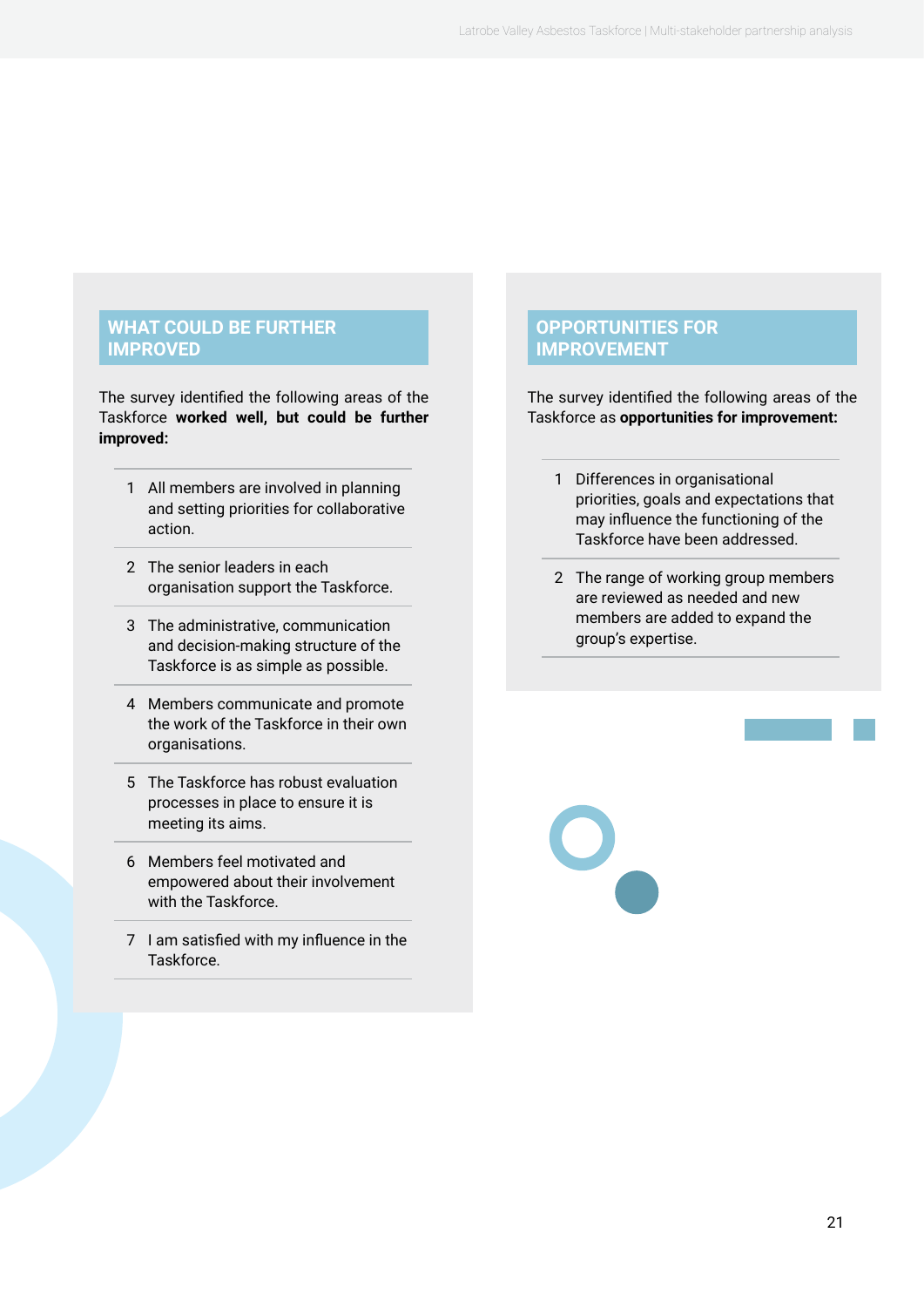#### <span id="page-21-0"></span>**Level of integration of the Taskforce**

Partners were asked to rate on the integration continuum where they feel the Taskforce was working, and where they feel it could have been working.

The majority of members felt the Taskforce currently operates at the levels of coordination and collaboration. Members expressed that they feel the Taskforce could develop this to be working at collaboration – integration. These results were discussed further in the focus groups.



Figure 4. Levels of collaboration and integration of the Taskforce.

"Higher integration would need to be priority/direction of agency higher management."

"Some agencies work together on some projects and on an as needs basis, but not all. My assessment is somewhere between Communication and Coordination."

"There are difficulties when there are government, nongovernment and regulators in the room in terms of level of 'sharing' "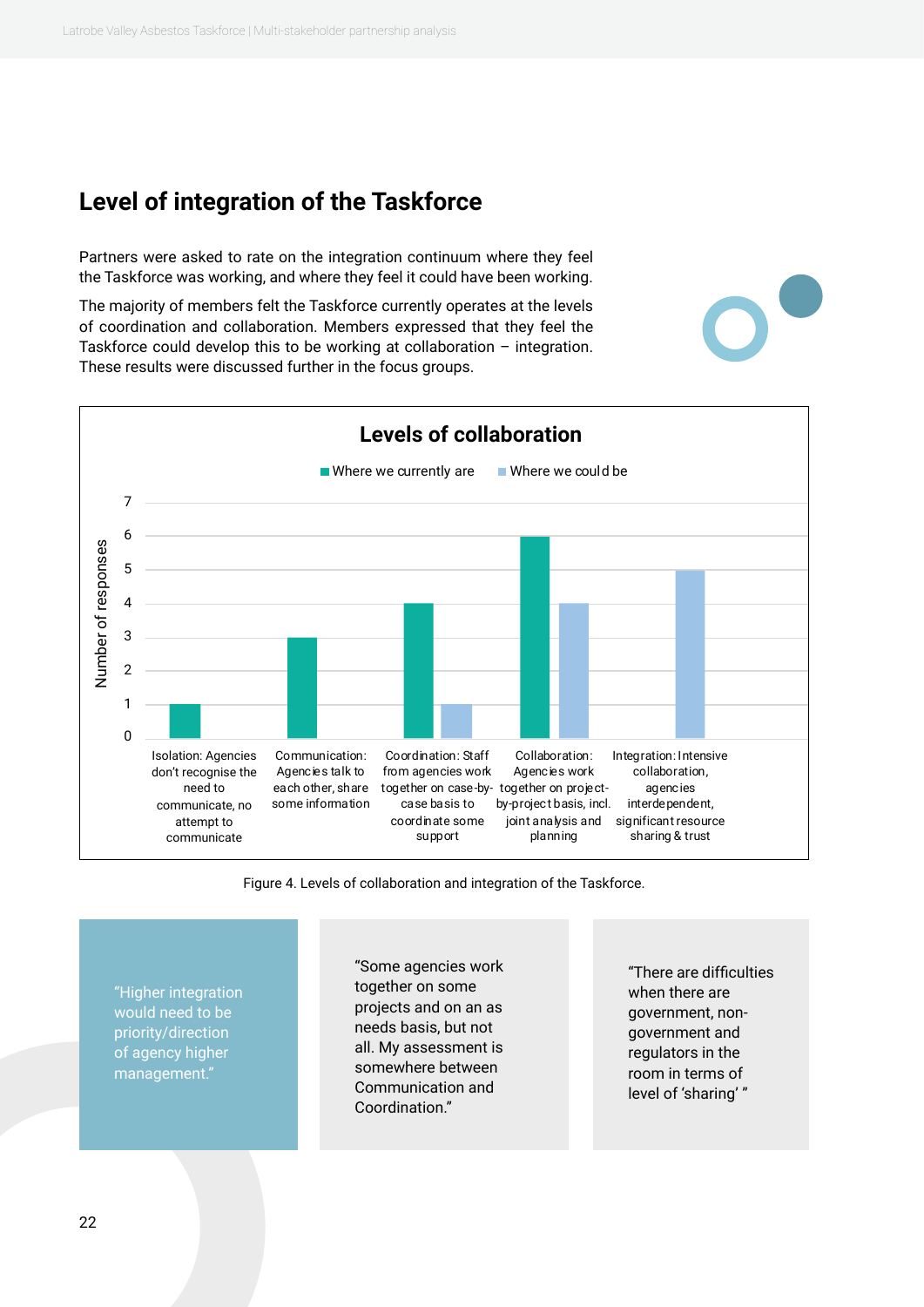<span id="page-22-0"></span>The vast majority of members felt there is a need for this Taskforce to continue in some form, and most are committed to continuing the collaboration. These results were discussed further in the focus groups. Additional survey comments from members can be found in the Appendix.





"If an IDC [inter-departmental committee] was established instead, a higher profile and statewide implementation of recommendations could be achieved. There could be local areabased governance structures to support the work as well. The future look needs much more consideration re options to enable best outcomes/impact."

"There is probably an ongoing need to the work to continue but adjustments might need to be made to the form in which people participate or are members."

"My knowledge in the asbestos [space] has increased rapidly due to listening to, and learning from, the diverse range of views in the room. The taskforce, or a similar state-wide forum would be of value in the space. A clear strategy, that has actions that are suitably resourced is also needed. There is a risk that an ambitious agenda / strategy without the dollars, staff or organisational commitment to support it will not meet expectations."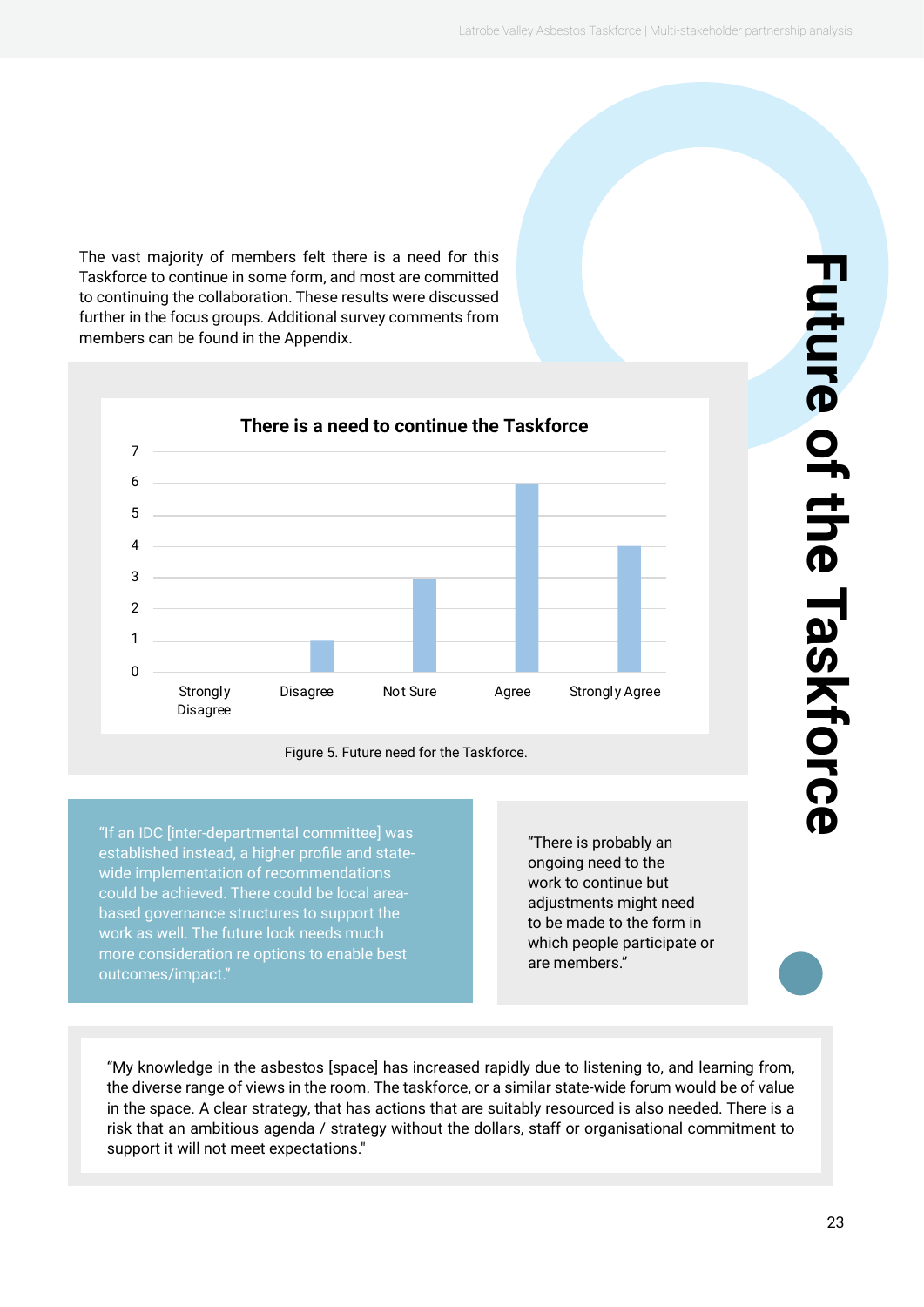### <span id="page-23-0"></span>**Focus group results**

Two reflective focus groups were conducted with members to provide deeper insights into their experiences with the Taskforce.

The focus groups were attended by representatives from twelve member organisations. The participating organisations and the number of working groups they sit on (in addition to the Taskforce) are listed at right.

Participants were introduced to the results of the survey and were asked to expand on the survey questions with their reflections.



| <b>ORGANISATION</b>                                     | <b>NUMBER OF</b><br>WORKING<br><b>GROUPS</b> |
|---------------------------------------------------------|----------------------------------------------|
| Asbestos Council of Victoria/<br><b>GARDS</b> Inc.      | 2                                            |
| <b>Australian Manufacturing</b><br><b>Workers Union</b> | 1                                            |
| <b>Baw Baw Shire Council</b>                            | 3                                            |
| Department of Environment,<br>Land, Water and Planning  | 3                                            |
| <b>Environment Protection</b><br>Authority              | 1                                            |
| Latrobe City Council                                    | 3                                            |
| Latrobe Health Advocate<br>(Chair)                      |                                              |
| Latrobe Health Assembly                                 | $\mathbf{1}$                                 |
| Latrobe Valley Authority                                | 1                                            |
| <b>Resource Recovery Gippsland</b>                      | 1                                            |
| Sustainability Victoria                                 | 1                                            |
| WorkSafe Victoria                                       | $\mathfrak{p}$                               |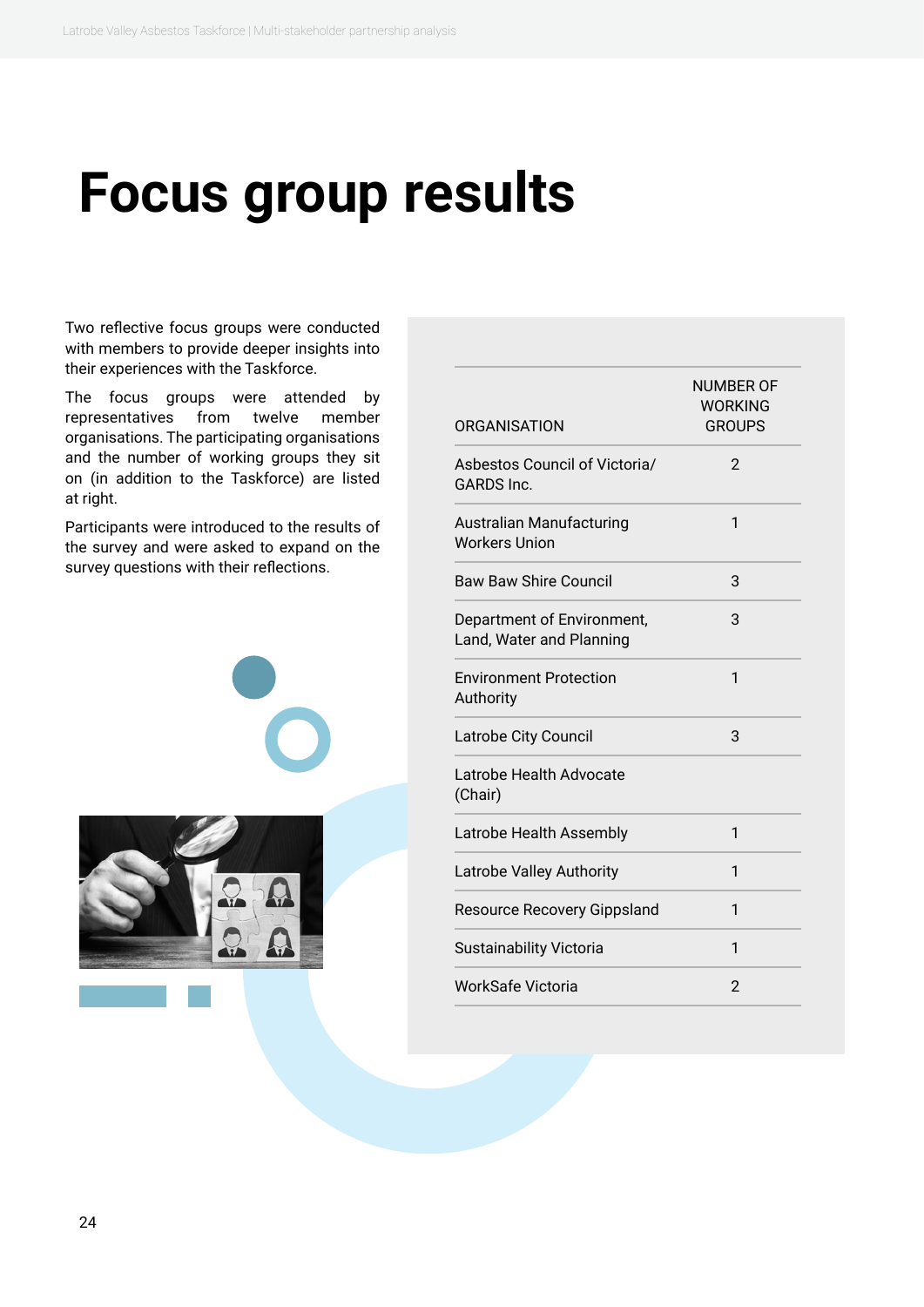### <span id="page-24-0"></span>**Achievement of the strategic objectives**

The facilitator presented the degree to which the survey respondents felt the Taskforce has achieved its strategic focus areas.

The members commented that some of the strategic focus areas were idealistic and may not be something the Taskforce can achieve, and some wording changes are needed. An example of this is focus area three where the members felt they could advocate change but could not ensure it. The members discussed that the strategic plan was under review and there was a suggested wording change to this focus area specifically to reflect the Taskforce's role in 'promoting and advocating to influence' rather than 'ensuring'. The members commented that while having a vision for the ultimate goal they want to achieve, the focus areas need to be achievable.

> "It was anecdotal that everyone thought cost was a barrier… but some of the other work that has been done through surveys and working with different groups has up, and it's probably not within the Taskforce to say 'yes, we can get another cheap asbestos site built'…but there's a role still for the Taskforce to advocate based on the information we have garnished that it is still an issue…".

The members also discussed that if the Taskforce success was measured against the degree to which they had achieved each focus area, this may be potentially detrimental. The members feel the Taskforce is performing well and that having not met some of the focus areas is not an indication of under-performance.

> "When you look at that [the survey results] and say 'is it not met', is it a failure, well no. It is actually a target that still needs to be reached, we haven't finished the job [yet]..."

The members discussed that when the initial strategic plan was developed, some of the information informing the directions was anecdotal. Three years into the Taskforce, they have a much better picture of the issues and are in a better position to determine where the Taskforce focus should be placed.

> "If you have a goal that is not attainable, then it is not really a goal  $-$  it is a dream; and it can be a good aspiration to be working towards but do you [the other taskforce members] feel that something that we could attain…"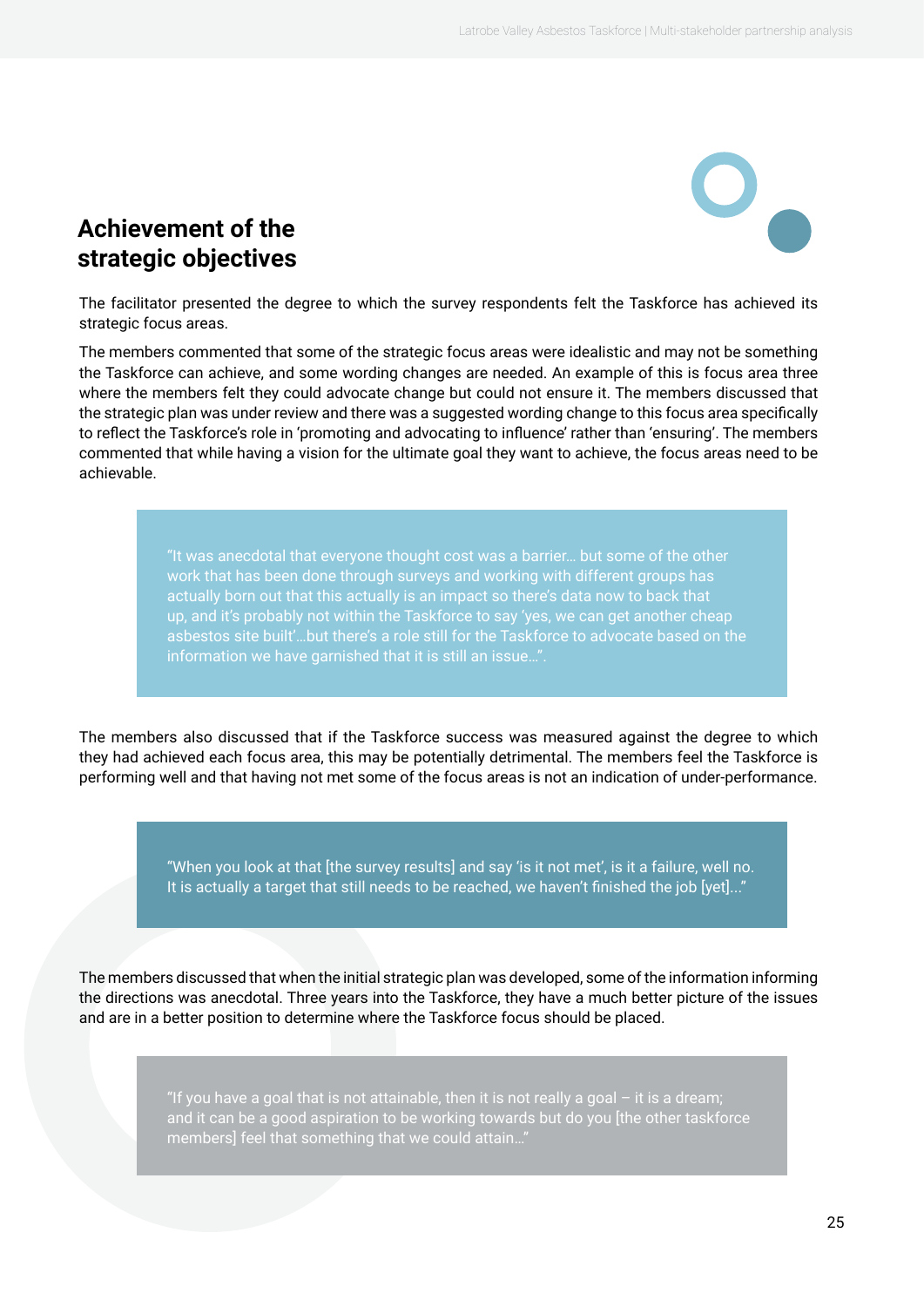#### <span id="page-25-0"></span>**The Strengths of the Taskforce**

The facilitator presented the strengths of the Taskforce, as identified by the survey respondents.

Members agreed with the survey results and commented on the numerous strengths of the Taskforce.

Members stated that the diversity of organisations and expertise of members was critical to the success of the Taskforce.

Holding meetings virtually (initially due to COVID-19 travel restrictions) has also allowed for a broader cross section of participation as members from across Gippsland and Melbourne are able to attend more regularly.

"That diversity of view and organisation is really important and useful and having other colleagues who are from different organisations… who are in the same space as me…has been really helpful."

"The strengths really come from the diversity of the people on the taskforce. You've got your on the ground officers who are dealing with the coal face… right through to more senior staff that might be involved in broader policy development…"

The members feel shared responsibility and values and commitment to removing asbestos from their communities.

Members commented that there has not been a lot of turnover in the membership which has created consistency of members' acquired knowledge.

Members also stated that they feel that there is a strong positive culture in the Taskforce, where everyone's views are respected and they can trust each other.

> "There hasn't been a lot of turnover of people…we were meeting face to face but because of COVID… two years of virtual meetings have allowed other people to be a part of it…who would normally have to travel…people obviously see value because the same people have been coming for nearly four years."

"There was a real sense of really being listened to and everyone's contributions being seen equally."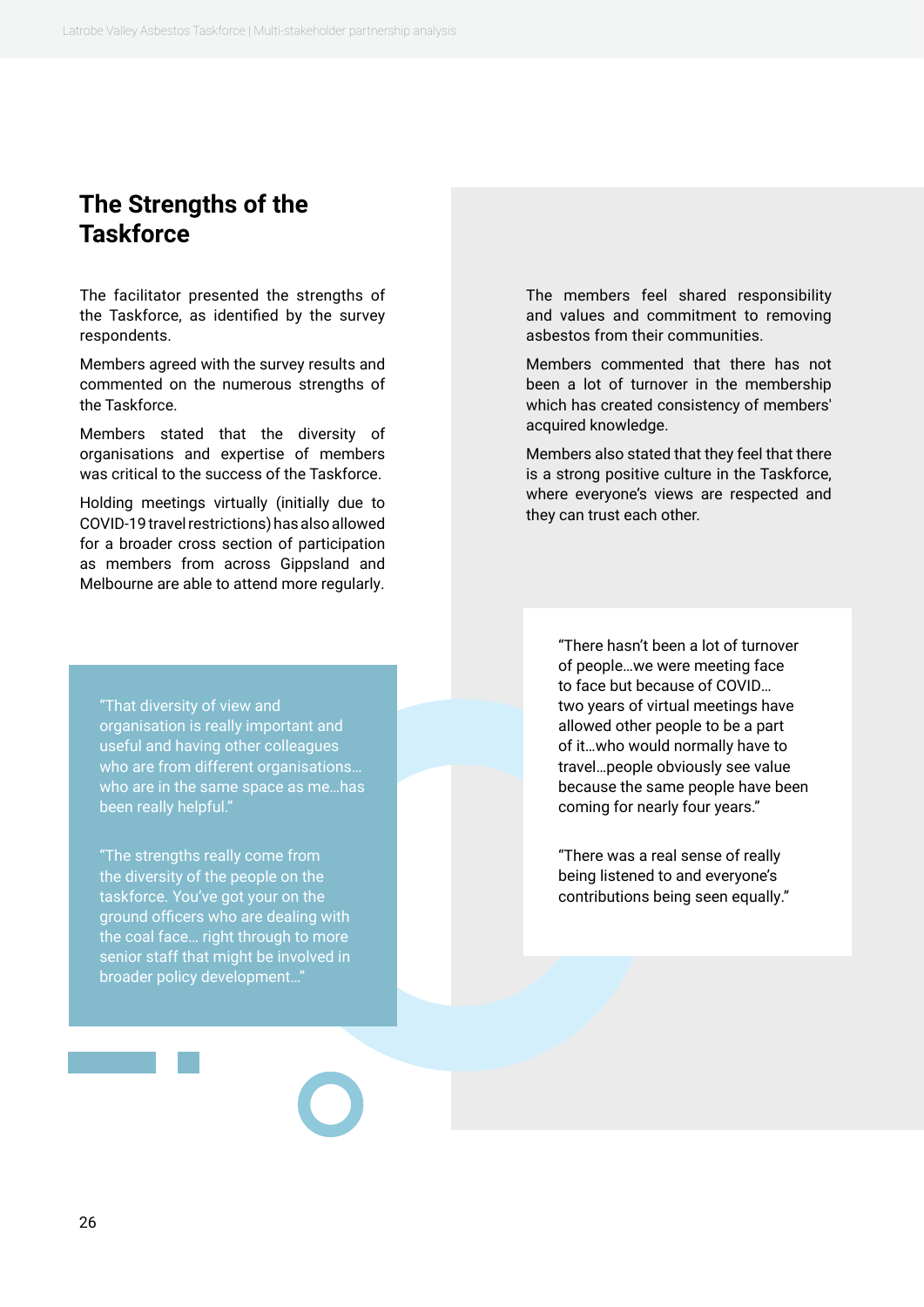The members also commented that having a dedicated program manager for the Taskforce was reported as a critical driver of the success of the Taskforce. Having a dedicated program lead has allowed the Taskforce members to focus on the application of their knowledge to the issues at hand.

The Senior Program Manager provides a dedicated person to undertake the meeting planning and preparation and a central point for communications and information sharing.

The importance of the independent Chair was also noted, stating that the strong leadership provided by the Chair and Senior Program Manager were instrumental in the Taskforce successes.

> **"Having a project manager for the Taskforce…is a really key aspect… it does mean that we're coming to these meetings, and they're prepared, the information is there, we know what we're going to talk about…it's helped with the relationship because we've all been well organised for the meetings…"**

The members felt the Taskforce has achieved its success through co-designed beginnings where they worked together to develop the strategic plan based on their expertise and experiences in the field. During the initial planning stages, they developed a shared focus for the Taskforce and shared their passion for asbestos management within their communities.



**"…there was a lot of storming, norming in the beginning… getting that shared focus and actually developing the strategy that we all agreed on as a collective working through that process, so we had a direction we were going in…we are all committed to that, we all have a stake in this space…that really impacts on how we work together."**

"There is both a shared passion and a shared want…they really want to be there and they really want to solve the problem…"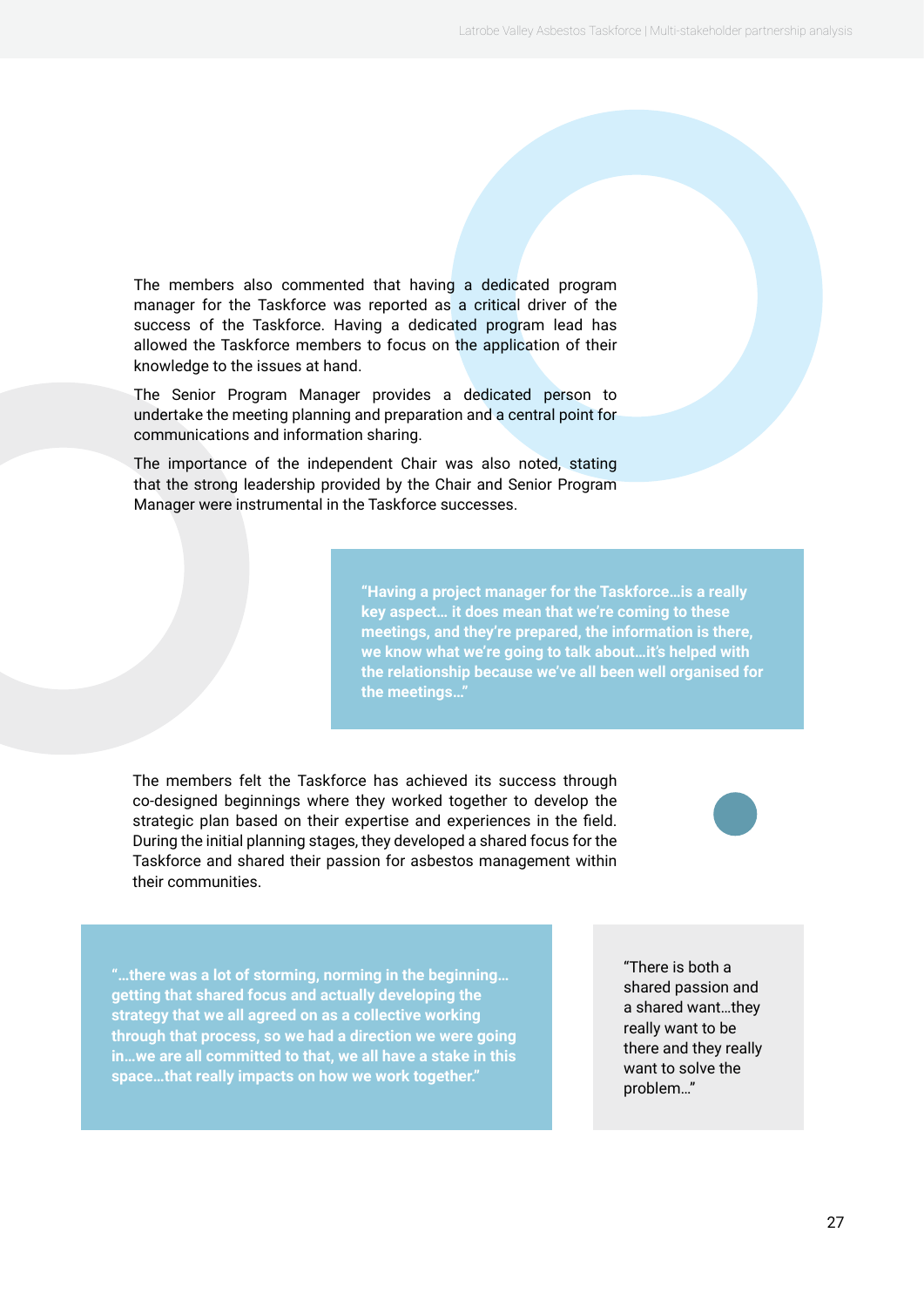The operating model was discussed as a strength of the Taskforce. The members stated that the model provides a forum for local and state-wide specialist expertise.

The model also continues to evolve and learn from experience, such as when two working groups were integrated into one to increase effectiveness. The structure was also commended. Having the relevant Taskforce members on each working group provides a place for members to utilise their expertise to work through actions. It means the people who have the knowledge and understand the space can take concerted time to work through the issues collectively. The working groups are across the detail of each action area and work at an operational level. This allows the conversations at the Taskforce to remain more strategic.

The working groups also provide opportunities to increase trust between members as they are working more closely in a more informal way than at the Taskforce level. Having the Senior Program Manager across all working groups has ensured continuity of information and has been pivotal to the success of the operating model.

"…its strength is having those three working groups because you have got people who understand the space…there are people who have expert knowledge…"

"…the working groups allow for a bit more flexibility and informal relationship building…it's a supportive environment."

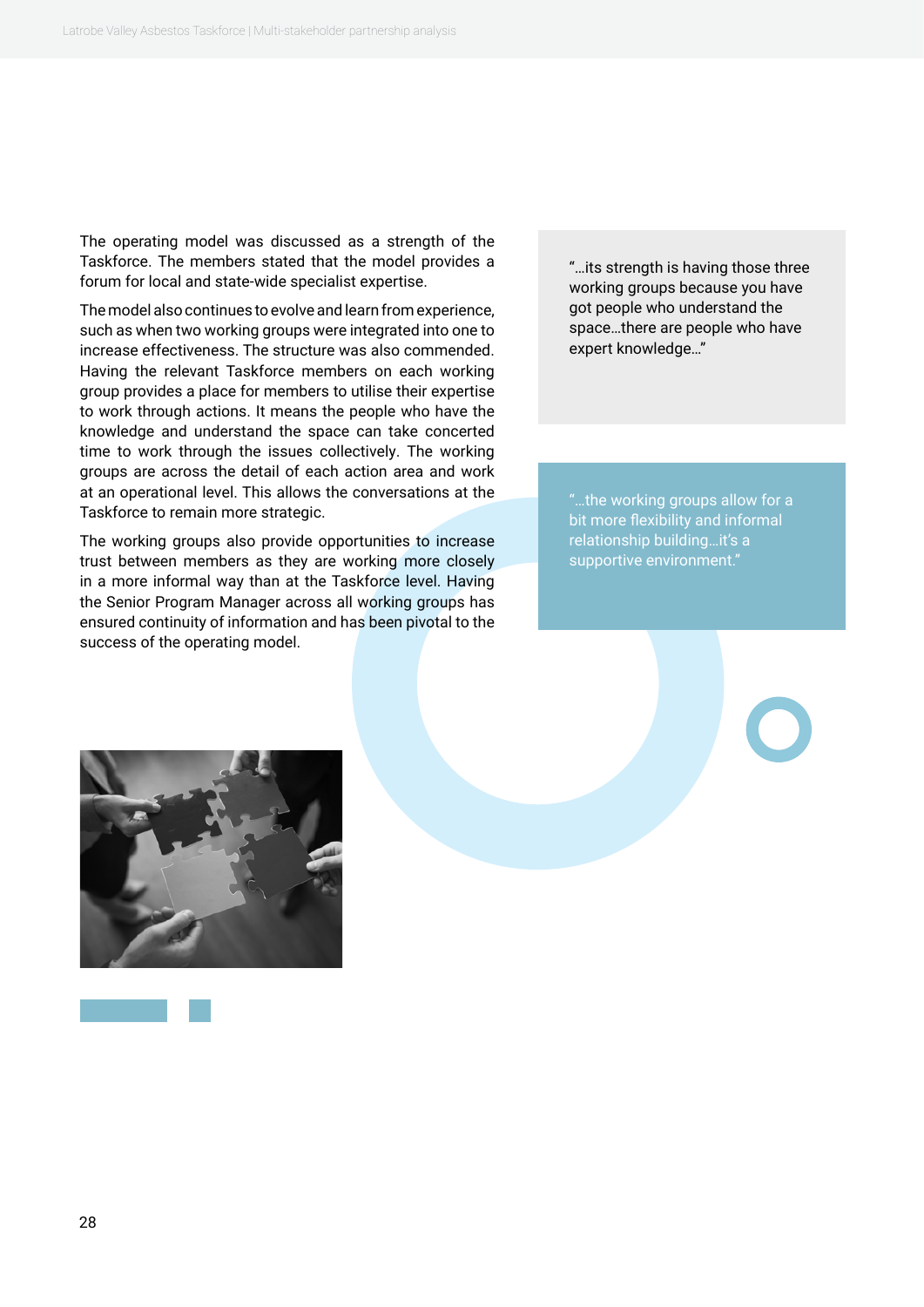Members also stated the importance of being committed to the working groups, because without this commitment the structure would not be as strong as it is. One member queried whether the Taskforce would be as strong if it wasn't a State Government commitment.

Ultimately, the members felt their commitment to the Taskforce was due to their passion for the work and their collective desire to overcome the shared issues they experience.

> "…what's bound us together through this project is that we all can see that there needs to be improvement in this space, and we've contributed generously to the whole process to ensure that that's the outcome that we're looking to achieve and the common interest and values and the wellbeing of our community seems to be the common thread amongst those that are on the Taskforce."

Members spoke of the strong collaboration that occurs in the working group meetings and spoke of the inclusive nature of the working groups, where everyone has the opportunity to participate and contribute their expertise.

The importance of members being involved on both the Taskforce meetings and the working groups was stated, with members noting that being involved on multiple working groups and the Taskforce helped to strengthen the collaborative nature of the Taskforce.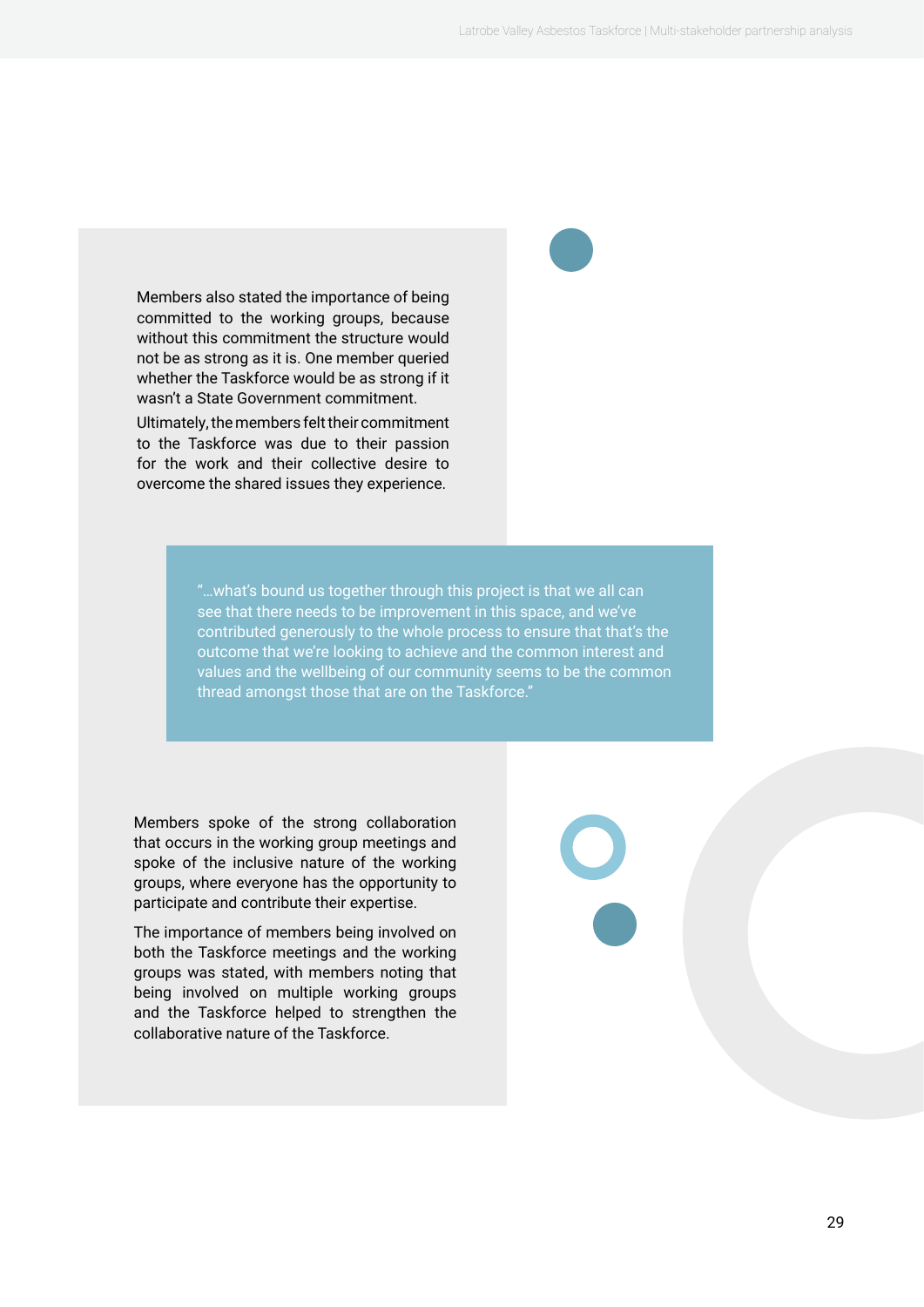#### <span id="page-29-0"></span>**Opportunities for improvement**

The facilitator presented the areas identified by the survey respondents as opportunities for continued growth of the Taskforce.

#### **MOTIVATION AND EMPOWERMENT**

Members commented that while they were dedicated to the Taskforce, they had workloads of their own and the need to balance the two was important to ensure they remained active in the Taskforce. Members also stated that the impacts of the COVID-19 pandemic may also be contributing to motivation not being at an optimal level, and therefore any reductions in motivation not being specific to the Taskforce. One member commented that people's motivation and empowerment may also be affected if they are having difficulties with buy-in within their internal organisation.

Members commented they were still waiting on the response to the recommendations they put to the State Government in 2020. The government's delay in responding was causing some members to feel less empowered than they potentially could be.

Government's response to the first set of recommendations. It would be understandable that that might raise some question about people's motivation or feel about the work here. We've made a lot of impact in terms of other things but the real core looking to achieve through the that's taken a considerable period of time…may be impacting on people feeling empowered that, that is going to result in change."

recommendations be adopted I would hope that this would get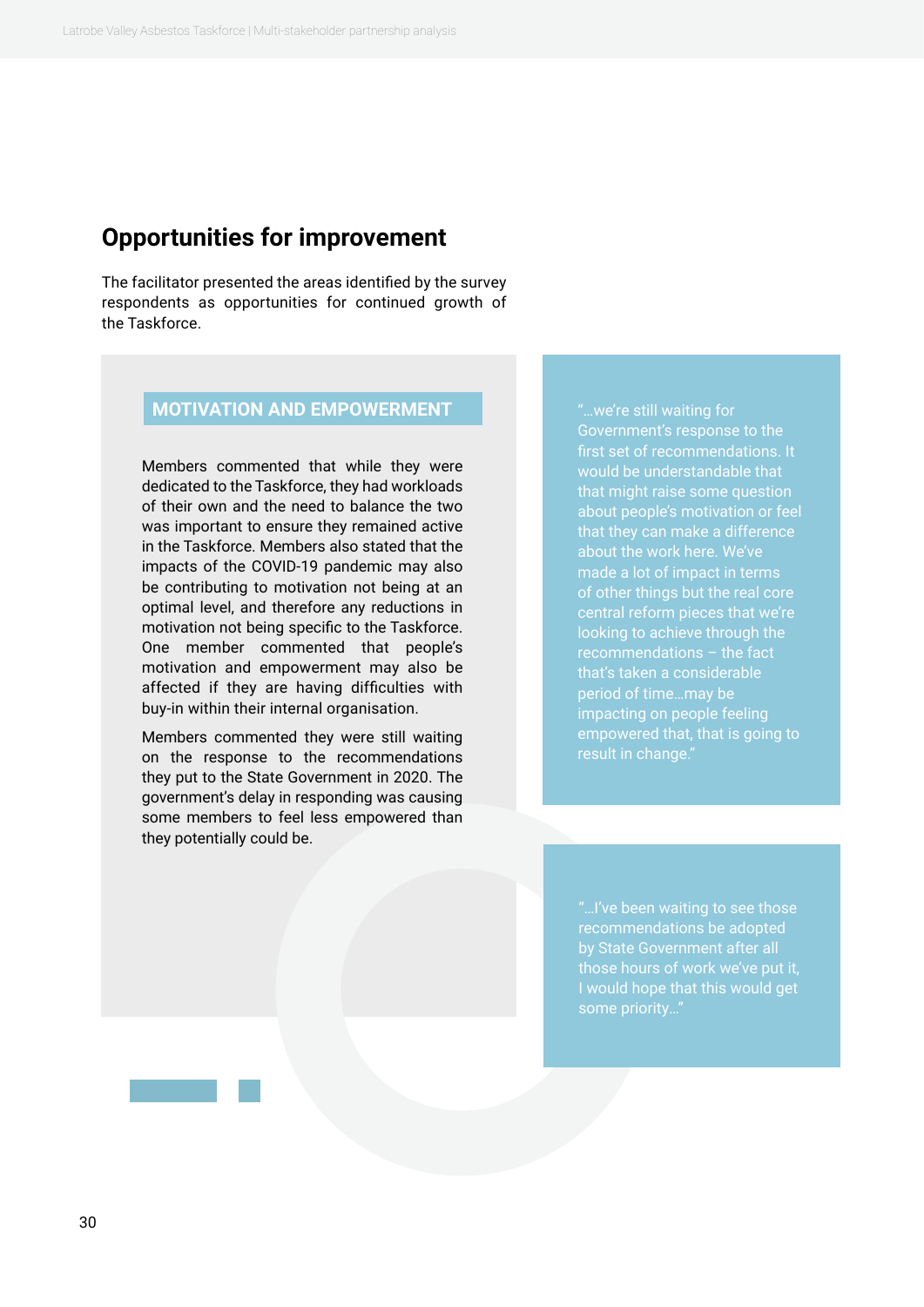#### **INFLUENCE**

Members commented that they felt they had influence within the Taskforce but their influence outside of the Taskforce may be a challenge. This may also be linked to their influence within their own organisations. One member also discussed that their influence (outside of the Taskforce) can feel inhibited when they present the realities of the situation but aren't believed by people not working in the field.

Members also commented that their influence in and outside of the Taskforce can also be impacted by their own work priorities. If they have less time for the work of the Taskforce, then their influence can feel reduced.

Members also stated that the Taskforce worked well because it was not bureaucratic, and this needed to continue in future iterations of the Taskforce. The members talked about the need to ensure that the balance of membership in the next iteration of the Taskforce was appropriate, so they can make decisions and have the necessary expertise to progress the actions.

"…it's important to have people around the table who feel that they can genuinely represent their organisation to make decisions and

"I think it's a bit to do with organisational priorities…how feel that we have."

"…people need to have the ability to make decisions, bureaucratic…"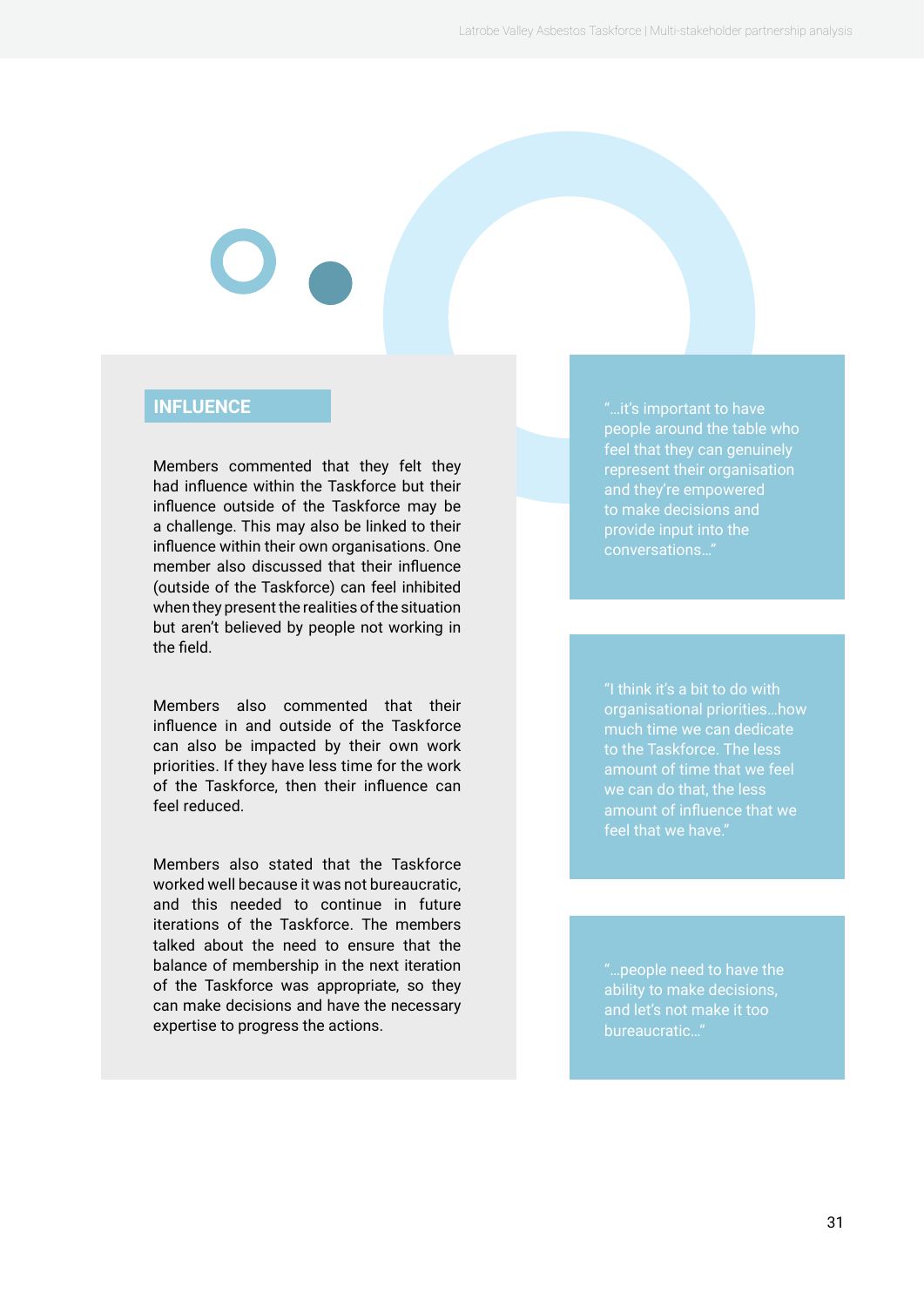#### **COMMUNICATIONS**

Members commented on ways they could improve how they communicate and promote the work of the Taskforce in their own organisations.

They requested that an easy-to-read short summary document be provided by the Senior Program Manager, which they could circulate internally.

"…any achievements or things that come out of the Taskforce – it is always better out to our organisation."

One member also stated that the video the Taskforce developed was easy to share and was a great way to promote the work of the Taskforce.

having a community language version of what we want to share might be a good option."

They suggested community facing communications may be a good way to increase knowledge and awareness of the work of the Taskforce.

"…some key messaging that can be produced from the Taskforce that we can share up the chain, rather than large documents…just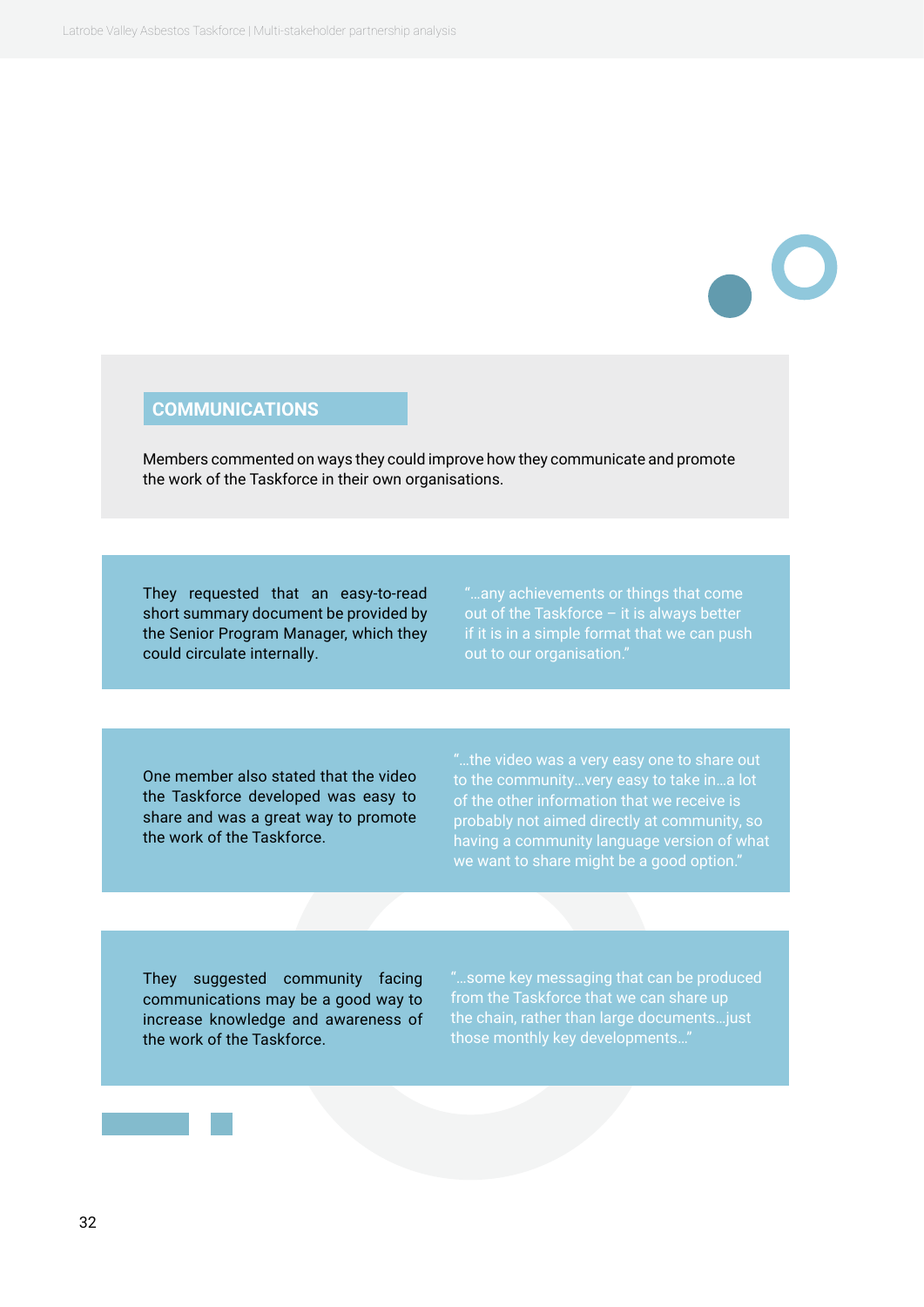#### **DIFFERENCES IN ORGANISATIONAL PRIORITIES**

Members discussed how differences in organisational priorities, goals and expectations may influence the functioning of the Taskforce have been addressed.

Members stated that this may not be within the influence of some members, where asbestos management may form only a small part of the work their organisations do.

Members also stated that differences in organisational priorities is inherent, and that the Taskforce is trying to address this through its recommendations to Government.

The members stated that the 'who does what' matrix could possibly help to inform members' priorities and how they operate.

Some members felt this may be affected by the stage the Taskforce is in and that it may be an opportune time to re-orient the work of the Taskforce and plan for the next iteration of the model. This would also allow members the opportunity to review who sits on the Taskforce, to ensure representation from those who are best placed to value-add to the work. However, members also raised the need to balance reviewing the membership whilst not losing the acquired knowledge of the existing members.

The members also stated that initially they were unsure how the Taskforce would progress and now that the directions and functions of the Taskforce are more established, it would be a good time to revisit organisational priorities, the authority of the Taskforce and the role of the members within this.

"…there is limitations on each individual's ability to re-align their organisational priorities given that we are not all the CEOs of our respective remits…"

"Now that we're moving more into the delivery stage… we're a big organisation… organisation and where is the influence with the Taskforce when we get to this stage… when we get to this delivery stage…it becomes a bit more challenging or maybe the support you're wanting is different and it was good in the strategy part but maybe that same support isn't

"…there is this lifecycle and part of that and the learnings that we've had, but…one of the really good strengths that had a change of membership and we've had pretty good consistency and we've got really good relationships…"

"…when we set out on this journey…none of us had expectations on where it might end up… looking at potentially continuing the work of the Taskforce, being really clear about its authority and its role is something we probably need to think about because we're probably not sure about what our operating authority is, either representing an organisation on the Taskforce or the Taskforce as a whole. So, it might feel that those things are not aligning for people…"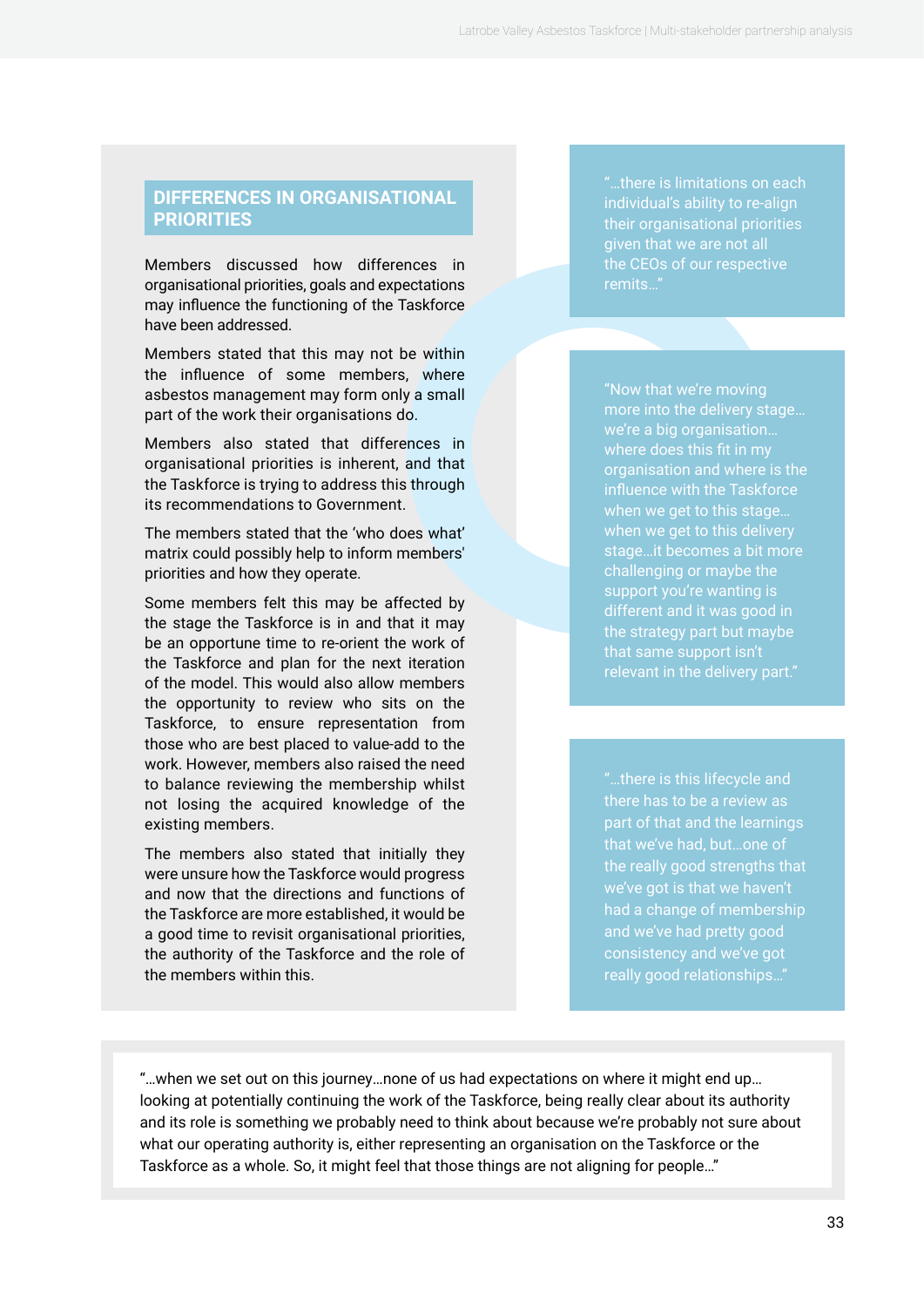#### **MEMBERSHIP**

Members discussed the range of working group members, how they are reviewed and how to ensure they continue to expand the group's expertise to meet the needs of the Taskforce

Members discussed that past membership reviews have brought a greater depth to the knowledge and expertise around the table. They also noted the ability to call on the expertise of others, without needing them to formally join the Taskforce.

Members commented they should remind each other in meetings that they can request additional members and expertise if they feel it is needed.

The members also discussed that there may be a risk that the group becomes too closed if they feel they have all of the relevant expertise at the table, and the need to be aware of this to ensure they continue to bring in additional support where needed.

to propose that that occurs…

"…our charter accommodates that we will draw in specific people as need dictates, so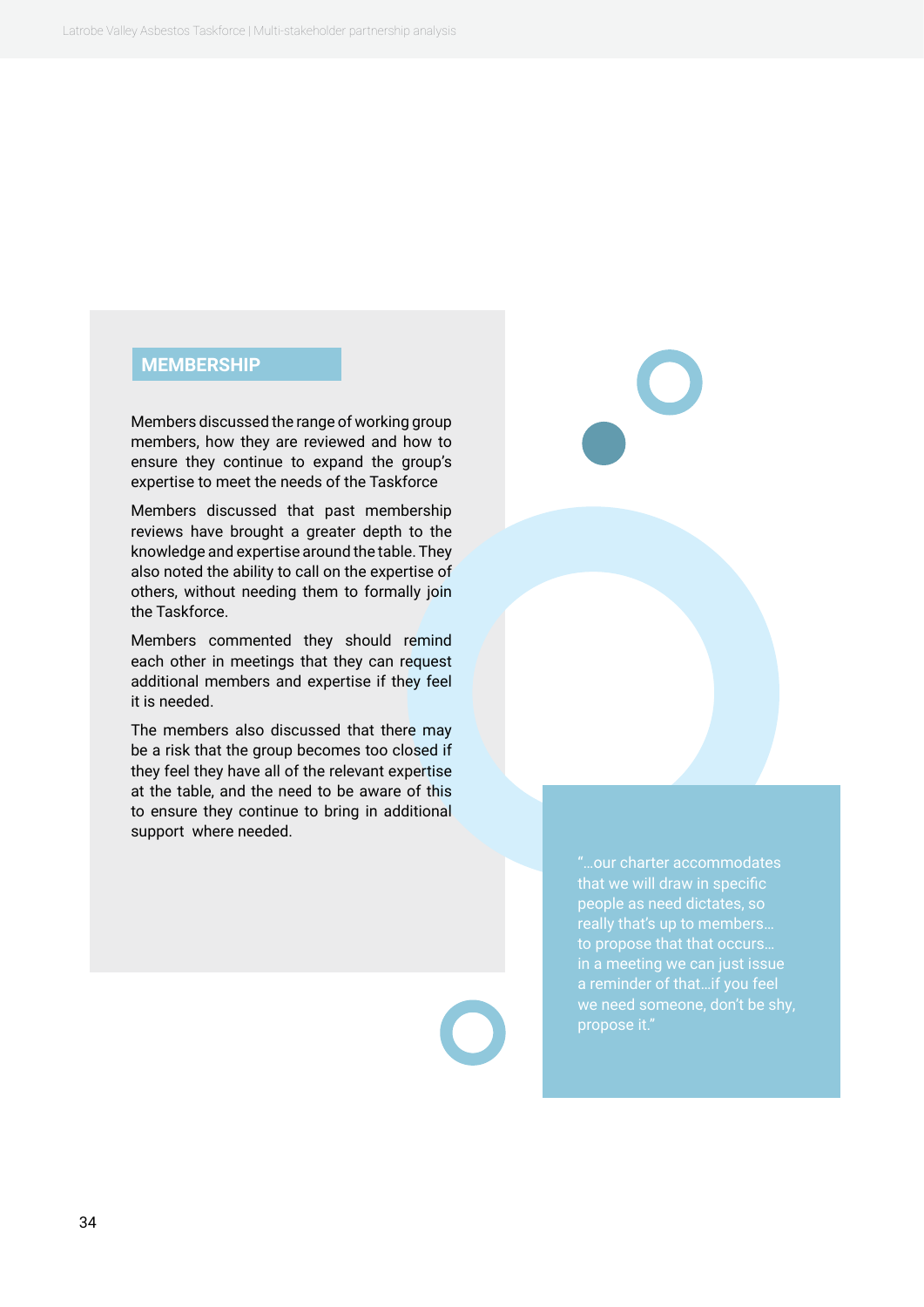#### **LEVELS OF INTEGRATION OF THE TASKFORCE**

Members discussed the level to which they felt they were working in cooperation, collaboration and integration

Members spoke about asbestos management being siloed and traditionally working in isolation. Therefore, the members rating current work levels as co-operative and collaborative is a positive step.

Members discussed the desire to improve this further and work at the levels of collaboration and integration.

They thought that understanding the goals of the organisations, and how they align with the Taskforce could help to advance the collaborative practice.

Members discussed that they have already experienced collaboration and integration through projects such as the 'Breathtaking Renovations' video. One member (WorkSafe) has also financially contributed to the Taskforce, showing integration of resources to help achieve the shared aim. Members also discussed that further integration could be achieved by integrating the work of the Taskforce into member organisations' business plans to ensure resource/human commitment to the vision of the Taskforce.

"…there is a siloed approach to the management of asbestos and parts of it sit in lots of different areas of government and of coordinated approach to the issue. We've done quite a bit of work looking at the regulatory and legislative environment and greater alignment between the regulators in that space and and work together. So, I opportunity for greater integrated approach across the issue…"

"…need a more formal process where the of an annual business plan across organisation, because certainly that's when you get the resource intensive relationship where organisations..."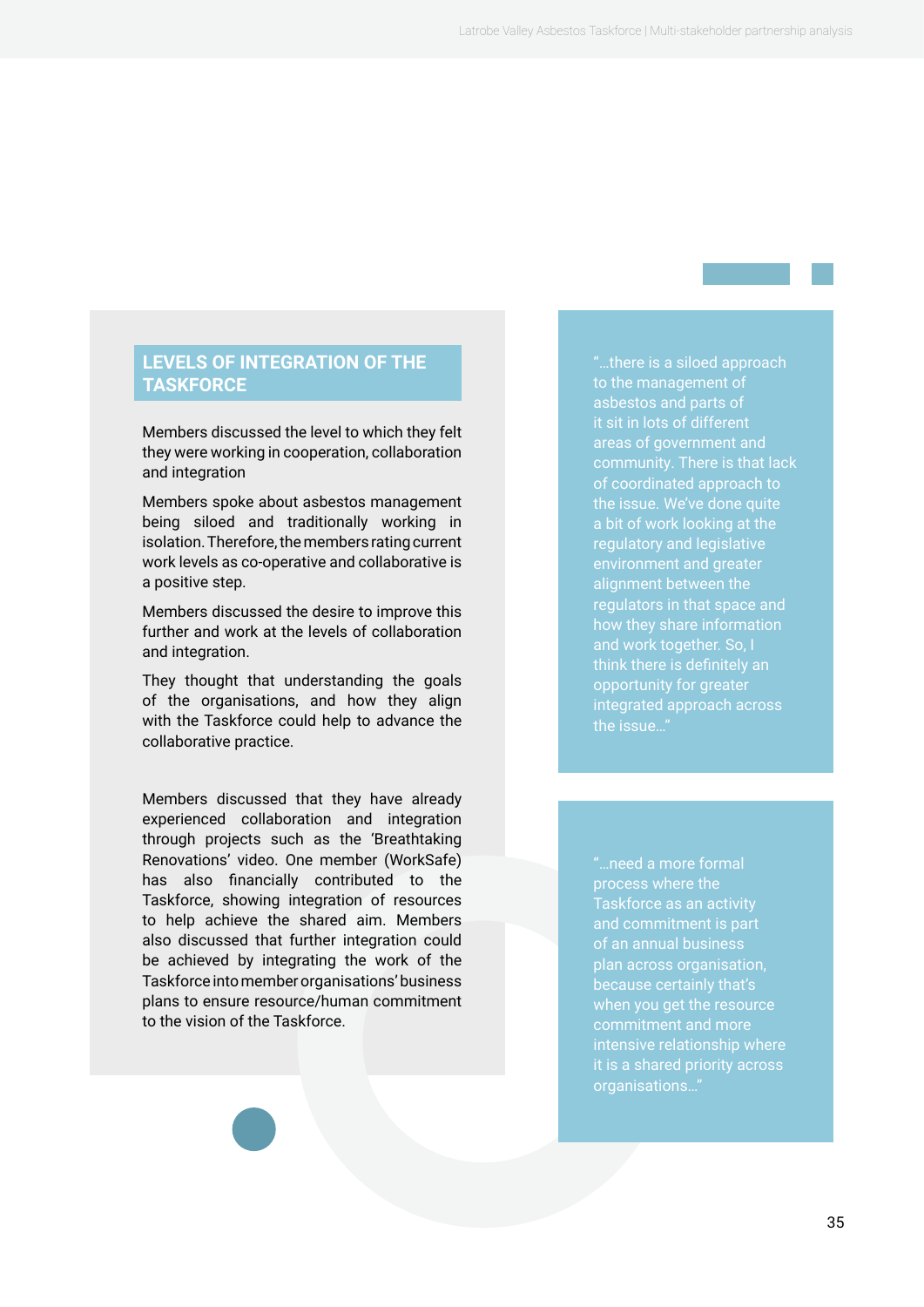### <span id="page-35-0"></span>**Future of the Taskforce**

Members discussed their commitment to the future of the Taskforce. Members stated they want to see the Taskforce continue, but what the next iteration looks like is currently unknown. They felt the recommendations they put to the State Government would be a lever to drive the next phase of the Taskforce.

Members stated that formal communications to the executives of the member organisations should be made, outlining the need to continue the Taskforce and seeking their ongoing commitment. The members reiterated the importance of funding to support the work and the need for a dedicated program manager into the next phase.

The members felt that the place-based approach of the Taskforce was a strength, and that community and local organisations take ownership and drive projects like that of the Taskforce. However, members also felt there was opportunity to expand support regionally and/or state-wide as the issues and barriers are similar across the state.

Ultimately, members felt the Taskforce needed to continue as it had made great progress to date, but there was more to be done.

""…people see that there needs to be something continue, what it looks like ultimately still needs to be worked through…"

"…there is a balance between…many Latrobe Valley…there is that state-wide component but having that regional don't know if there is any future thinking that could look at that model where there is that sort of model that is statewide and with regional aspects to the Taskforce or working groups or the like."

"…what the model looks like going into the future, we've proved it works, we've proved that you can make change and that you can identify the issues and a lot of the stuff that is coming out of Gippsland will resonate right across Victoria. It resonates right across Australia…"

"…if you can prove it works in this area, it can work in other areas. How that looks in a scale or a model is something that we all need to work out as we go forward."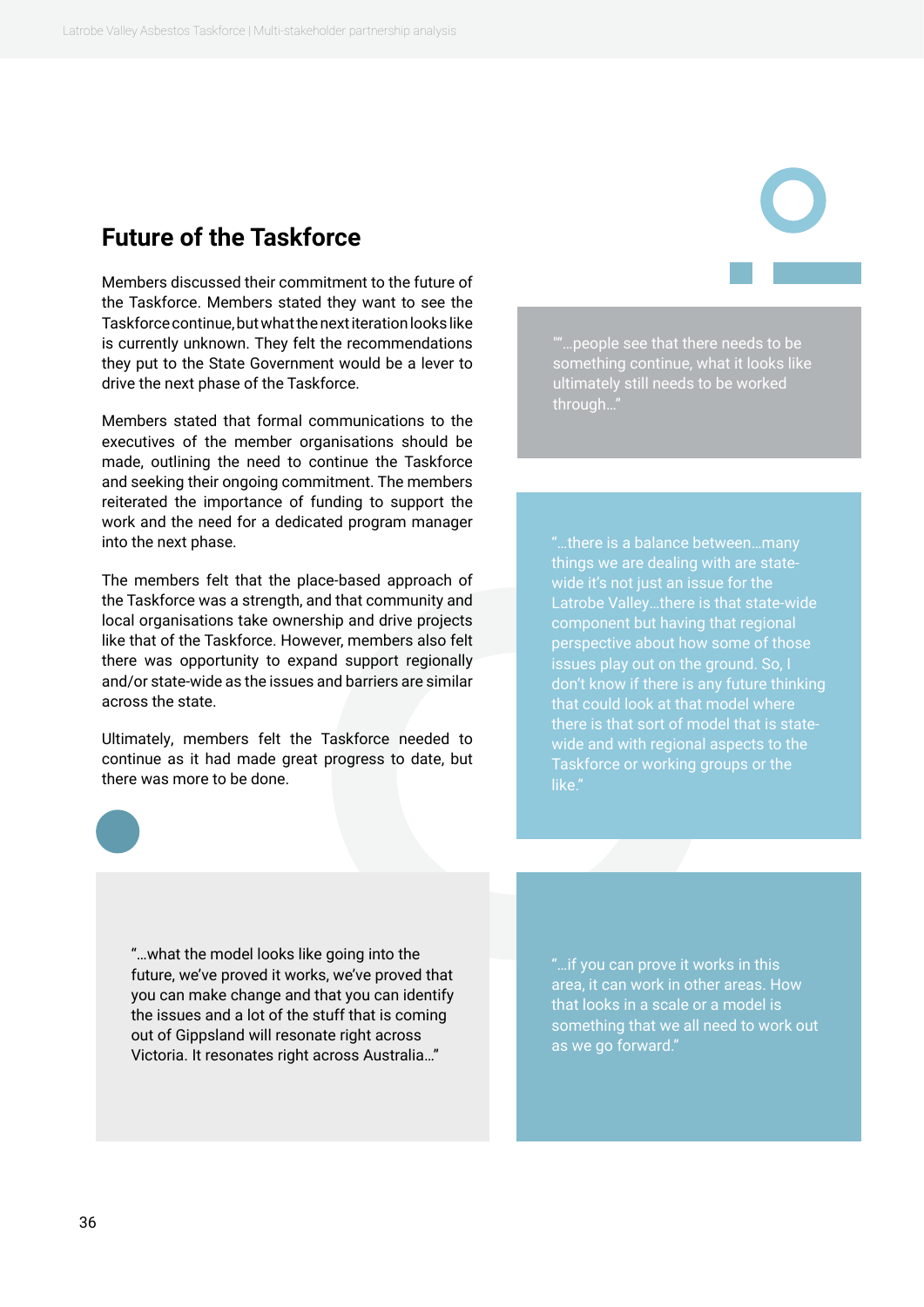# <span id="page-36-0"></span>**Recommendations for the future**

The following recommendations relate to the 'opportunities for improvement' identified through the multi-stakeholder partnership analysis.

- 1 Continue to utilise the strengths of the Taskforce and build on the member expertise and experience to further progress the work of the Taskforce, bringing in new expertise as needed.
- 2 Undertake an evolutionary Taskforce planning session to co-develop the next iteration of the model including consideration of a place based, regional and/or statewide approach.
- 3 When developing the next phase of the Taskforce, spend concentrated time on discussing the differences in organisational priorities, goals and expectations that may influence the functioning of the Taskforce and determine ways to address these from the outset.
- 4 Explore opportunities to embed the aim of the Taskforce into member organisations strategic directive to enhance integration of the work.
- 5 Continue to undertake collaborative reviews of the strategic plan and focus areas based on the knowledge and experiences of the members to ensure it is achievable and reflective of the current issues in the Latrobe Valley.
- 6 Regularly develop easy-to-read short summary documents outlining the progress of the Taskforce and distribute to members for circulation within their organisations.
- 7 Continue to evaluate the functioning of the Taskforce, to continue to strengthen how the members work together for shared outcomes.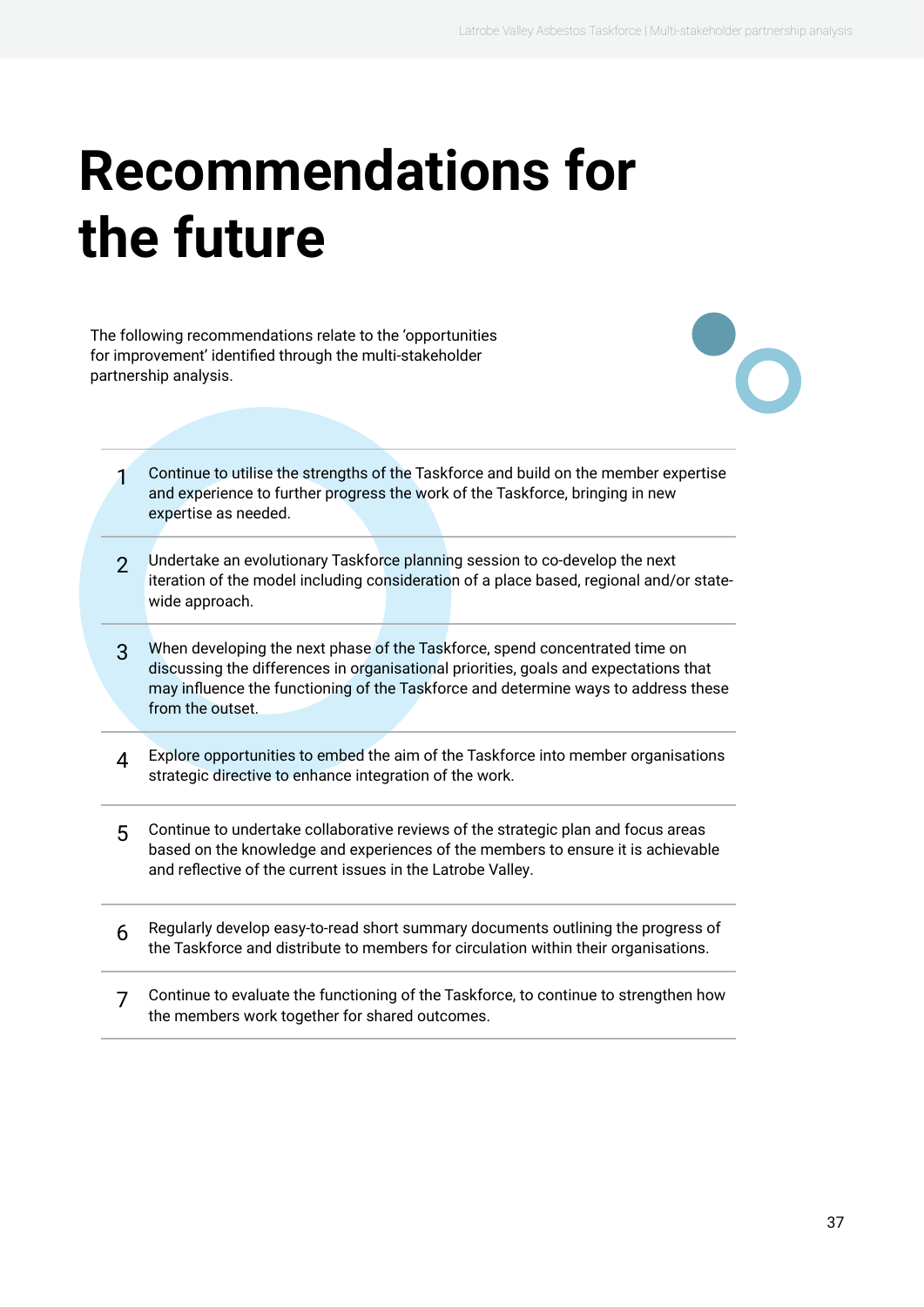# <span id="page-37-0"></span>**Building a strong Taskforce: How to create a successful partnership approach**

The learnings from this multi-stakeholder partnership analysis can be used by other taskforces or collaborative groups to strengthen their approaches to partnership work. Learning from the success of the Taskforce, the following approaches should be applied to ensure success when driving change through a multi-organisation collaboration.

#### **<sup>1</sup> Co-design the structure collaboratively from the outset**

Draw on the skills, expertise and passion of the members in the room to develop an understanding of the issue and how it can be improved. Work collaboratively to set the vision for the future and determine any additional expertise that should be involved.

#### **<sup>2</sup> Utilise expertise-based working groups to drive action**

Working groups specific to each focus area can foster trust and collaboration between members. Drawing from the same membership pool as the Taskforce is important to ensure members don't view the structure as a hierarchy. This ensures members all operate on a level field but have different forums to discuss the focus areas from different aspects of the work.

#### **<sup>3</sup> Provide a dedicated program leader and secretariat support**

Ensure the Taskforce program delivery is led by a program manager whose sole work portfolio is to lead and coordinate all aspects of the Taskforce. Taking this dedicated approach will ensure the program manager has the time necessary to undertake the role and isn't having to prioritise it over other competing work demands. This also allows the Taskforce members to focus on driving the change on the ground. It also provides members with a central point of contact, allowing them to gather information to progress their work quickly and efficiently.

In addition to the dedicated program manager, resourcing should also be provided for secretariat support as it creates a robust administration foundation to ensure optimal functioning.

#### **<sup>4</sup> Cultivate a culture of integration and collaboration**

Create a culture where members feel safe to learn from each other and grow in the space. Support collaborative action through trust building and providing space for people to work to their strengths and expertise.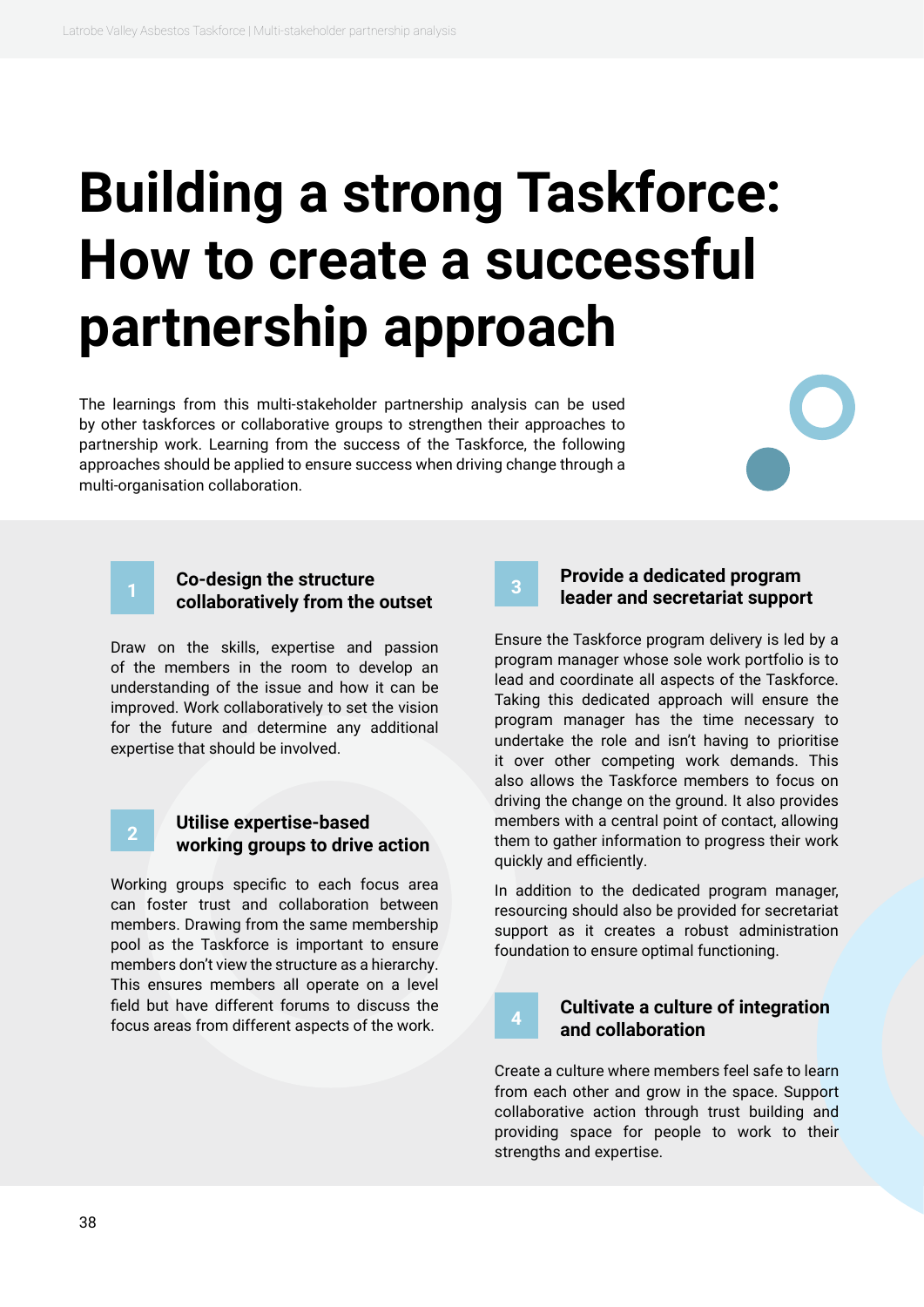<span id="page-38-0"></span>This report was undertaken to understand how the members of the Latrobe Valley Asbestos Taskforce work in partnership. This analysis uncovers the principles that underpin the success of the Taskforce and insight into improvement opportunities.

The taskforce operating model was presented and discussed, showing the strength of the working group structure deliver on the actions of the strategic plan. The Taskforce was determined to be successfully progressing toward its strategic focus areas and noted the progress that had been made over the past three years.

The strengths of the Taskforce were investigated through 27 measures. Overwhelmingly, 17 measures had a weighted average score ≥4 showing strong partnership approaches of the Taskforce. Six measures had a weighted average score of 3.51-3.99, showing areas that were working well but could be improved upon and only two measures had a weighted average score ≤3.50.

Members discussed opportunities for improvement into the future to continue to strengthen the Taskforce operating model.

Members remain committed to the Taskforce and are invested in the collaborative development of the next phase.

The strengths of the Taskforce were evident through the survey and focus groups. The strong leadership from the Chair and the Senior Program Manager were noted to provide a robust foundation for the Taskforce.

The passion of the members was unequivocal, showing strong dedication to improving asbestos management and continuing to work together to achieve this shared goal.

# **Conclusion** Conclusior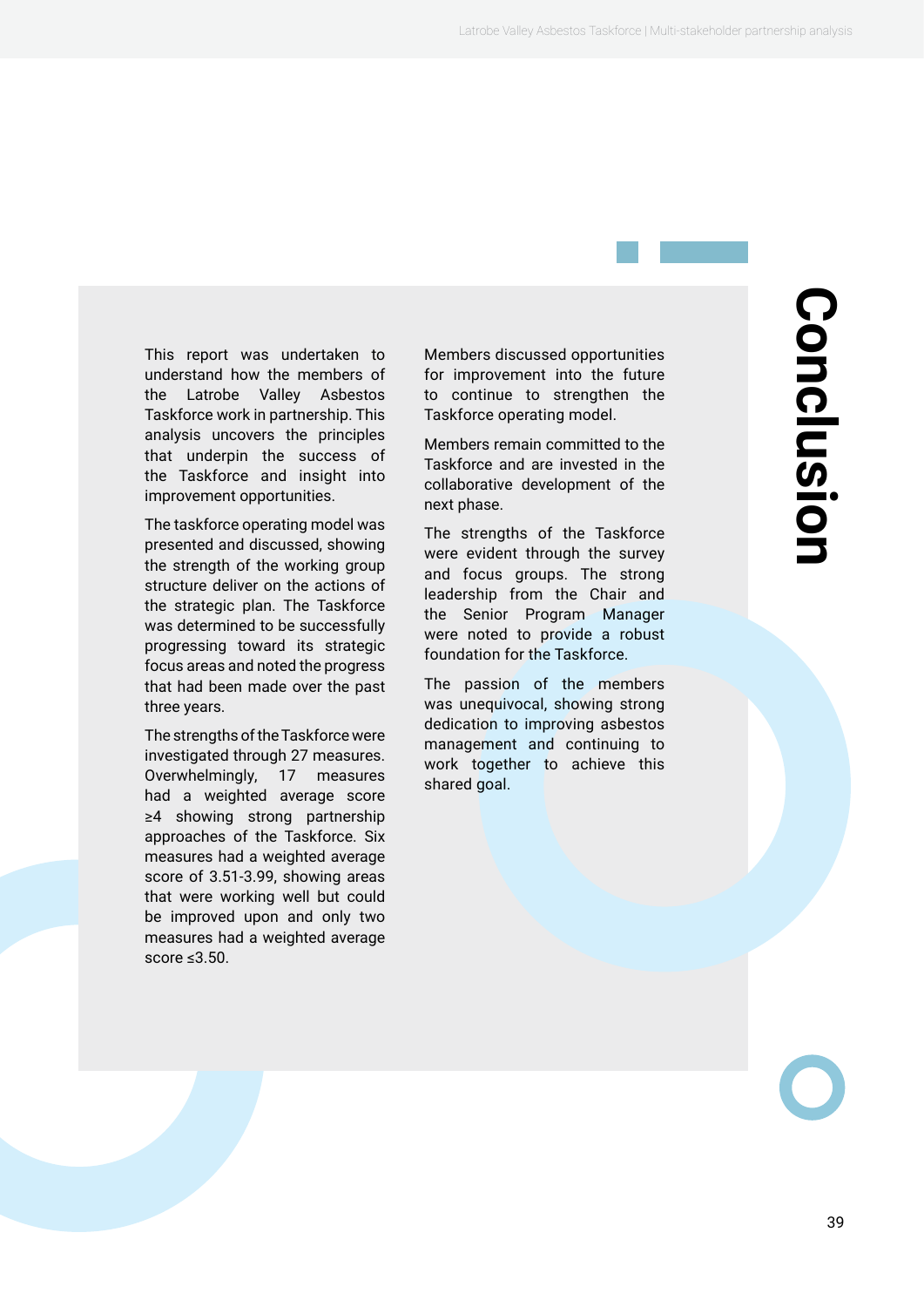## <span id="page-39-0"></span>**References**

- 1. Latrobe Valley Asbestos Taskforce (2021). Latrobe Valley Asbestos Taskforce Website. URL: [https://www.asbestostaskforce.net/.](https://www.asbestostaskforce.net/) Accessed 05/02/2022.
- 2. Latrobe Valley Asbestos Taskforce (2021). Latrobe Valley Asbestos Taskforce Terms of Reference. URL:<https://www.asbestostaskforce.net/terms-of-reference/>. Accessed 05/02/2022
- 3. Latrobe Valley Asbestos Taskforce (2021). Latrobe Valley Asbestos Taskforce Strategic Plan.
- 4. Center for the Advancement of Collaborative Strategies in Health (2002). New York Partnership Sent-assessment tool. URL: [https://atrium.lib.uoguelph.ca/xmlui/bitstream/handle/10214/3129/](https://atrium.lib.uoguelph.ca/xmlui/bitstream/handle/10214/3129/Partnership_Self-Assessment_Tool-Questionnaire_complete.pdf?sequence=1&isAllowed=y) [Partnership\\_Self-Assessment\\_Tool-Questionnaire\\_complete.pdf?sequence=1&isAllowed=y](https://atrium.lib.uoguelph.ca/xmlui/bitstream/handle/10214/3129/Partnership_Self-Assessment_Tool-Questionnaire_complete.pdf?sequence=1&isAllowed=y)
- 5. VicHealth. Vic Health Partnership Survey (2016). URL: [www.vichealth.vic.gov.au/-/media/](http://www.vichealth.vic.gov.au/-/media/ResourceCentre/PublicationsandResources/General/VH_Partnerships-Ana) [ResourceCentre/PublicationsandResources/General/VH\\_Partnerships-Analysis-Tool\\_web.](http://www.vichealth.vic.gov.au/-/media/ResourceCentre/PublicationsandResources/General/VH_Partnerships-Ana) [pdf?la=en&hash=695C103985C0FFA7C66C1C656014773AD6942347](http://www.vichealth.vic.gov.au/-/media/ResourceCentre/PublicationsandResources/General/VH_Partnerships-Ana)
- 6. Inner North West Primary Care Partnership (2021). Inner North West Collaborative Evaluation Project (INCEPT). URL: www.incept.org.au/shared-measurement/partnership-assessment-tools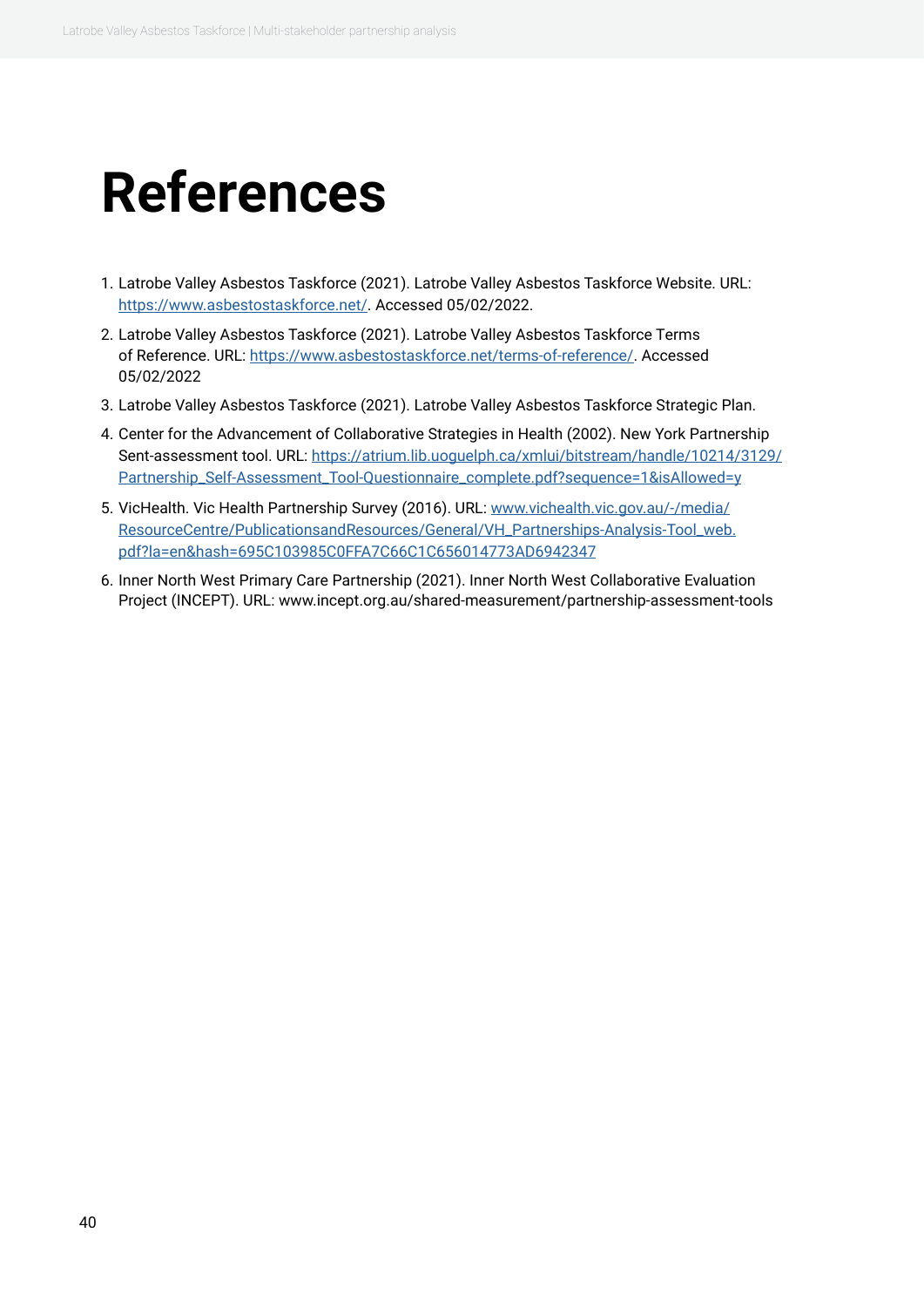# <span id="page-40-0"></span>**Appendix**

Additional comments on the following two pages were received from Taskforce members via the survey.

"I think there's a great mix of people at the table."

"I think indigenous, community and health organisations should be considered for membership."

"Membership has also evolved as the taskforce has identified the need for it to."

With regard to 'senior leaders in each organisation support the Taskforce', members commented:

"I can't comment on other organisations - only my own"

"Leaders support the work of the Taskforce."

"Perhaps in principle but in practice, I am not so sure."

"I think the [roles, responsibilities and expectations of members] could be better defined and 'signed off' by member organisation's senior management / decision makers"

"I think there is good consultation to develop materials, messages, documents etc. I think the formal decision making process could be clearer in the TOR"

"There are strategies to ensure alternative views are expressed within the Taskforce - [This] has always been case."

"I think working groups are well coordinated and agendas, papers and minutes provided in a timely manner. People can provide comment in meets or via email, phone etc"

"Not sure there is an actual strategy for this [there are strategies to ensure alternative views are expressed within the Taskforce], however members are generally free to express their view even if it's not considered."

With regard to the question 'the perceived benefits of the Taskforce outweigh the perceived costs and/or time commitments', members commented:

"Not sure about the question relative burden is a question of priorities."

"Not an easy one to answer, particularly for organisations whose core work is not about asbestos specifically. Time spent reading reports that don't have relevance to immediate work is difficult to justify when priorities are competing."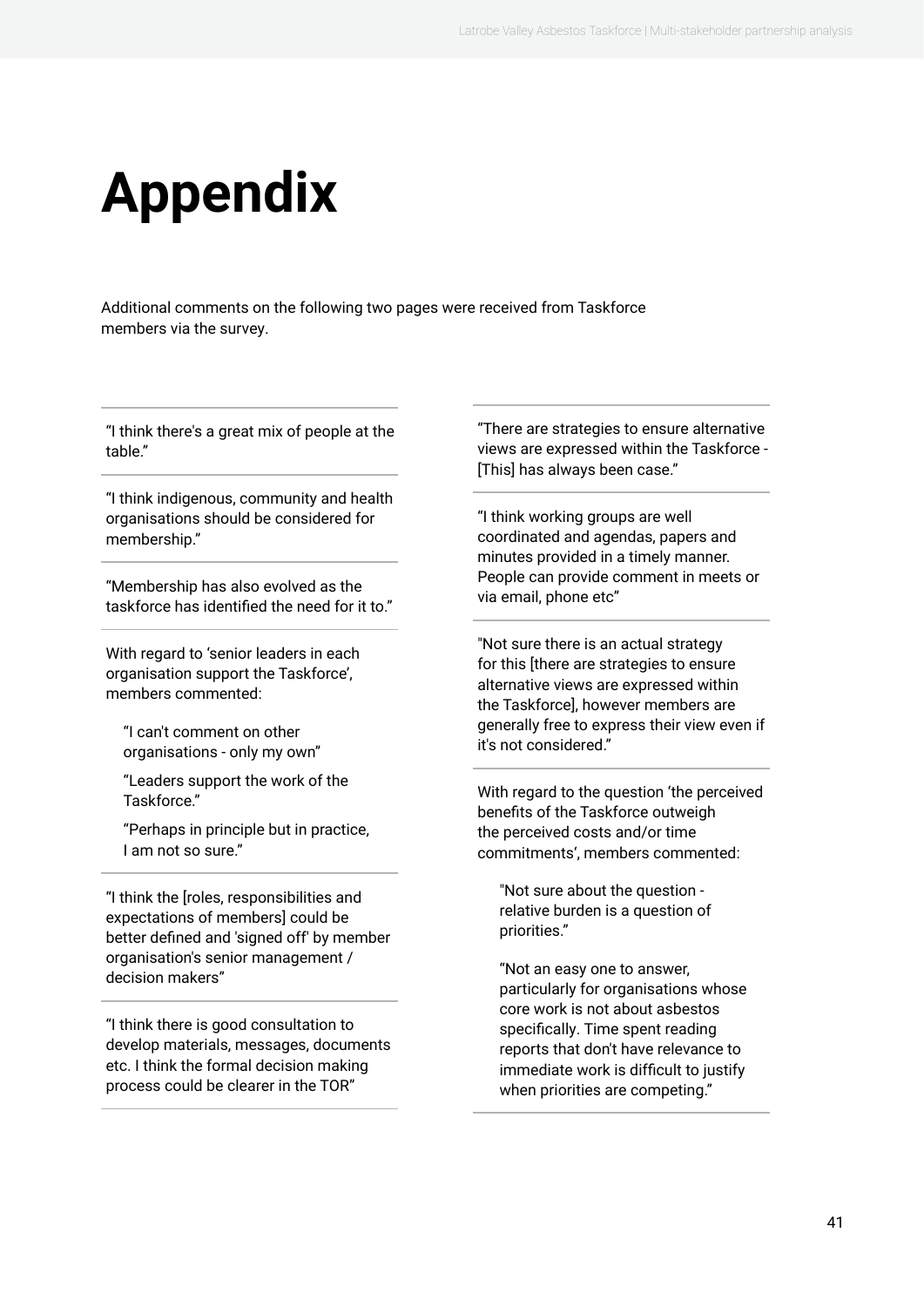With regard to the question 'the Taskforce is adding value (rather than duplicating services) for the community and members involved in the Taskforce', members commented:

"Not duplicating... rather has identified & actioned gaps to avoid duplicating."

"Agree in so far as the Taskforce is supporting a collaboration for the long term outcome."

"Except in the regulation space."

"I think lack of resources / time present challenges around motivation and ability to take clear actions"

"Members are definitely motivated to improve Asbestos management outcomes."

"There are some members who are very motivated and empowered by the work of the taskforce and others where it is more complicated."

"Meetings are well coordinated and agendas, papers and minutes provided in a timely manner."

"Took a while to establish roles and responsibilities and still struggle with competing priorities."

"Number of hours per month are hard to balance with existing workloads. However, my involvement has been very rewarding and supported my own professional development and knowledge in the asbestos space"

"I think the membership of DFFH should be reconsidered. A rep from the DoH [Department of Health] might be more appropriate."

"Administratively efficient."

"The Task force needs to keep addressing all asbestos issues that are out there for good health outcomes and problem solving to be achieved - we need to inform and educate the public to the dangers of asbestos and where it lurks and how to eradicate it from our society - this is a full time job and one that needs to continue for decades to see real change take place."

"Need to account for the impact of COVID and no ability for face to face hard to gauge a lot of these questions e.g. interests/values if I don't know the person."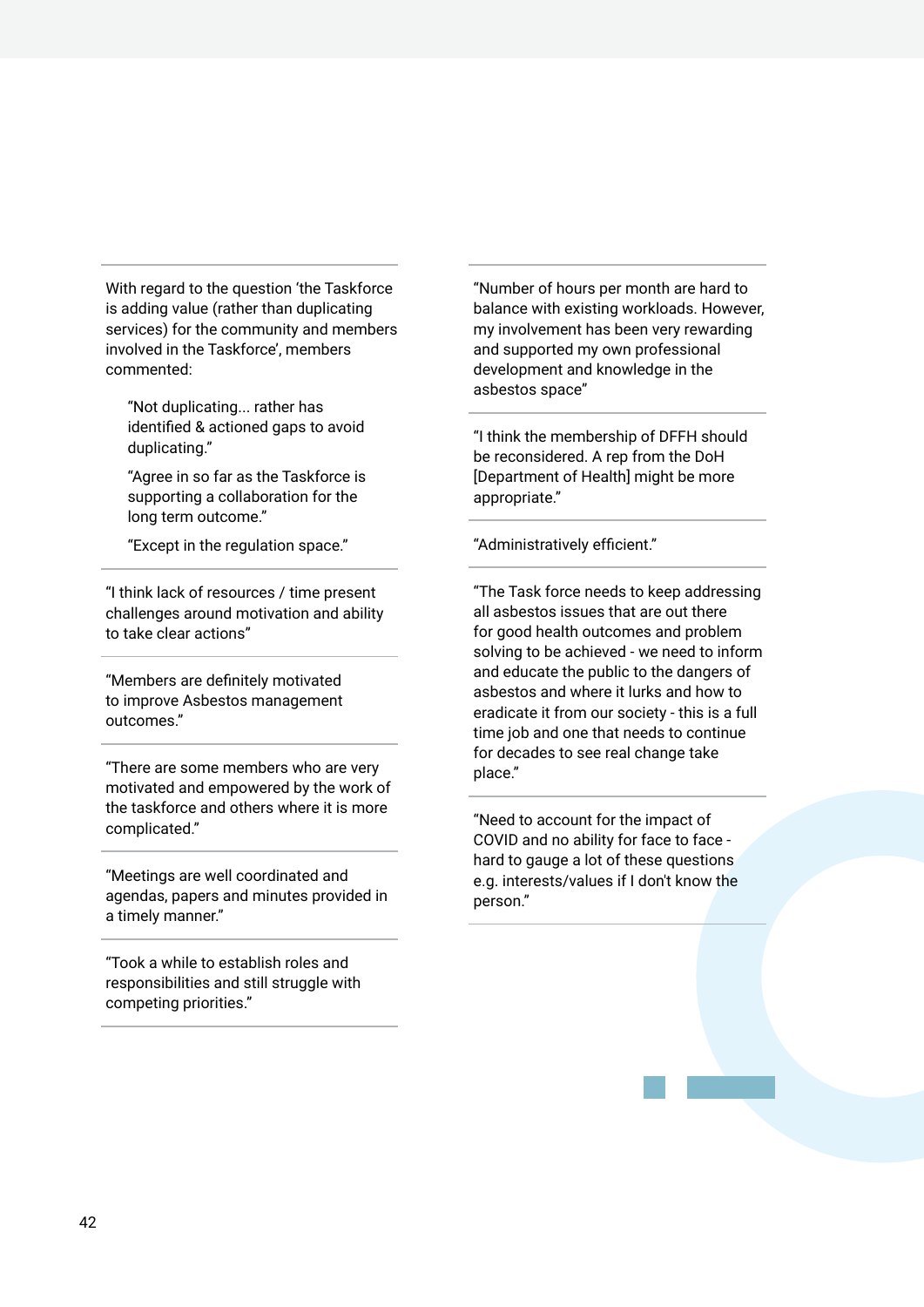Latrobe Valley Asbestos Taskforce 71 Hotham Street, Traralgon VIC 3844 Tel: 03 5172 2111 [www.asbestostaskforce.net](https://www.asbestostaskforce.net/)

Contact: Kate Carmichael, Senior Program Manager kate.carmichael@delwp.vic.gov.au